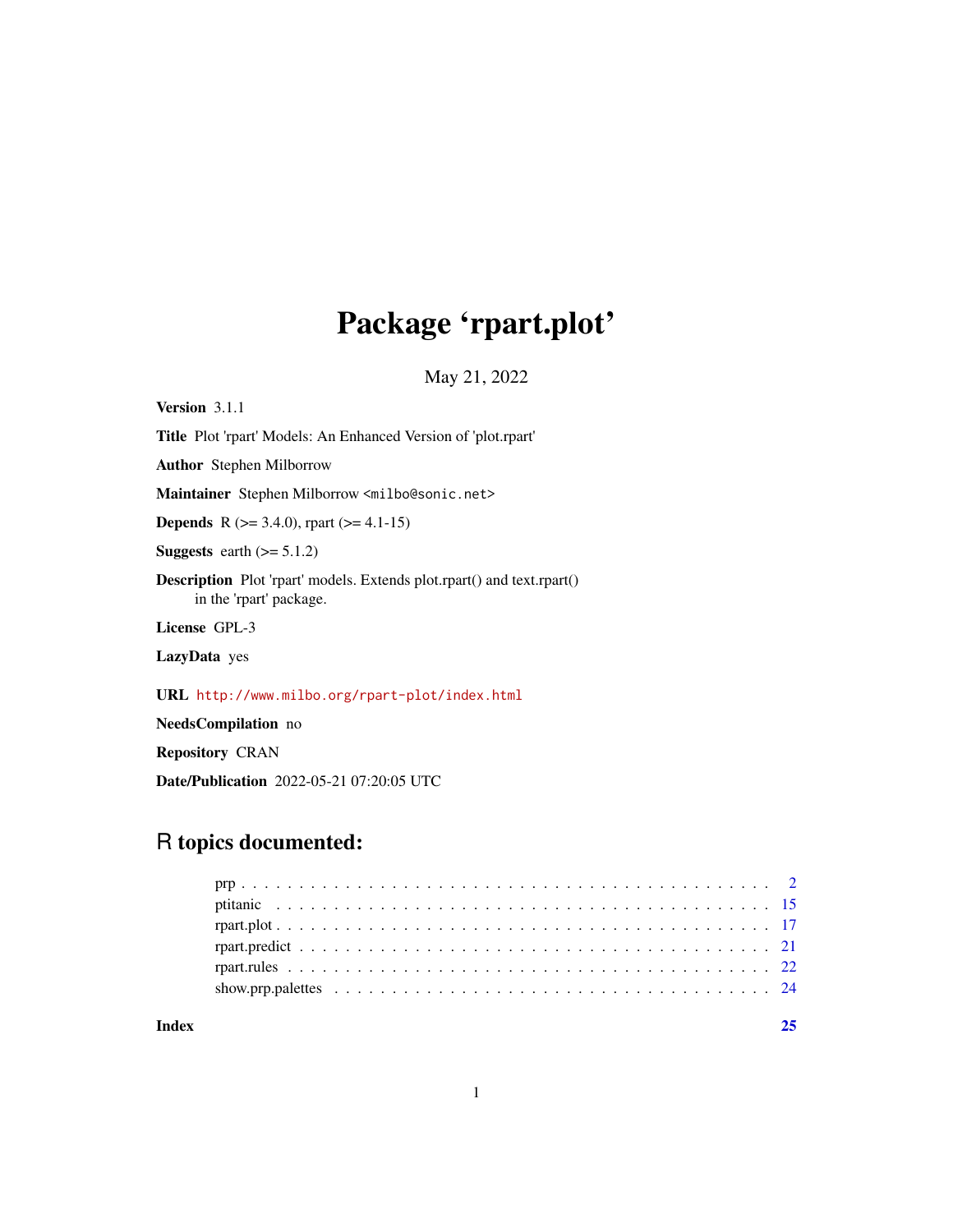#### <span id="page-1-1"></span><span id="page-1-0"></span>Description

Plot an [rpart](#page-0-0) model.

First-time users should use [rpart.plot](#page-16-1) instead, which provides a simplified interface to this function.

For an overview, please see the package vignette [Plotting rpart trees with the rpart.plot package.](#page-0-0)

The arguments of this function are a superset of those of [rpart.plot](#page-16-1) and some of the arguments have different defaults. In detail the different defaults are:

|               | rpart.plot  | prp          |  |
|---------------|-------------|--------------|--|
| type          |             |              |  |
| extra         | "auto"      |              |  |
| fallen.leaves | <b>TRUE</b> | <b>FALSE</b> |  |
| varlen        | 0           | -8           |  |
| faclen        | a           |              |  |
| box.palette   | "auto"      |              |  |

The defaults are different for historical reasons: for backwards compatibility the defaults of [prp](#page-1-1) haven't changed, whereas the defaults of [rpart.plot](#page-16-1) were changed when type="auto" and box.palette were introduced in version 2.0.0 of this package.

#### Usage

```
prp(x=stop("no 'x' arg"),
    type=0, extra=0, under=FALSE, fallen.leaves=FALSE,
    nn=FALSE, ni=FALSE, yesno=TRUE,
   branch=if(fallen.leaves) 1 else .2,
   uniform=TRUE, left=TRUE, xflip=FALSE, yflip=FALSE,
   digits=2, varlen=-8, faclen=3, roundint=TRUE,
   cex=NULL, tweak=1,
   clip.facs=FALSE, clip.right.labs=TRUE,
   compress=TRUE, ycompress=uniform,
   Margin=0, space=1, gap=NULL,
    snip=FALSE, snip.fun=NULL, trace=FALSE,
   box.col=0, box.palette=0,
   pal.thresh=NULL, pal.node.fun=FALSE,
   border.col=col,
    round=NULL, leaf.round=NULL,
    shadow.col=0, prefix="", suffix="", xsep=NULL,
```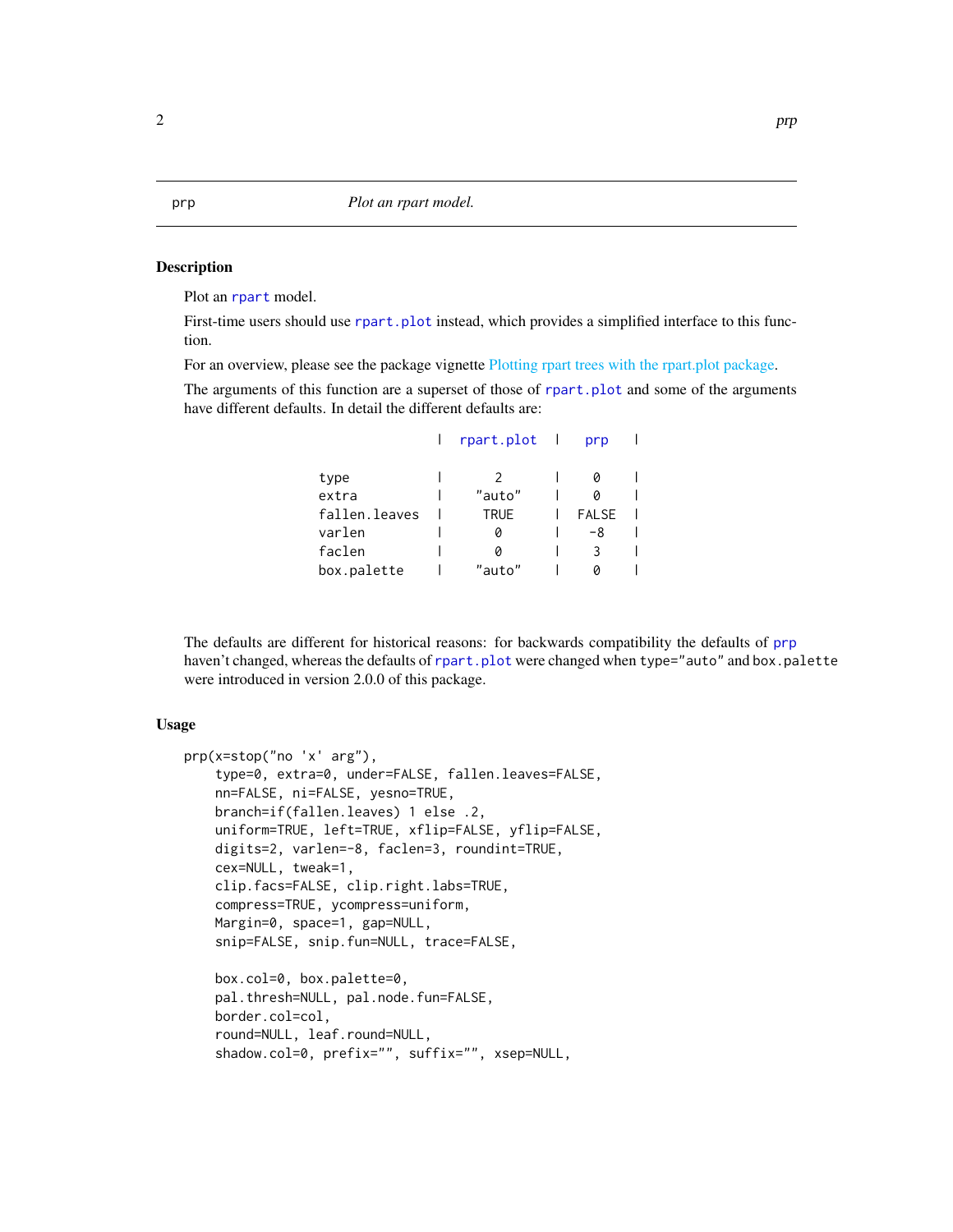```
under.percent=2, under.font=font, under.col=1, under.cex=.8,
split.cex=1, split.font=2, split.family=family, split.col=1,
split.box.col=0, split.border.col=0,
split.lty=1, split.lwd=NULL, split.round=0,
split.shadow.col=0,
split.prefix="", right.split.prefix=NULL,
split.suffix="", right.split.suffix=NULL,
facsep=",", eq=" = ", lt=" < ", ge=" >= ",
branch.col=if(is.zero(branch.type)) 1 else "gray",
branch.lty=1, branch.lwd=NULL,
branch.type=0, branch.tweak=1,
min.branch.width=.002, branch.fill=branch.col,
nn.cex=NULL, nn.font=3, nn.family="", nn.col=1,
nn.box.col=0, nn.border.col=nn.col,
nn.lty=1, nn.lwd=NULL, nn.round=.3,
yes.text="yes", no.text="no",
node.fun=NULL,
split.fun=NULL,
FUN="text",
nspace=branch, minbranch=.3, do.par=TRUE,
add.labs=TRUE, clip.left.labs=(type == 5), fam.main="",
yshift=0, yspace=space, shadow.offset=.4,
split.adj=NULL, split.yshift=0, split.space=space,
split.yspace=yspace, split.shadow.offset=shadow.offset,
nn.adj=.5, nn.yshift=0, nn.space=.8, nn.yspace=.5,
ygap=gap/2, under.ygap=.5, yesno.yshift=0,
xcompact=TRUE, ycompact=uniform, xcompact.ratio=.8, min.inter.height=4,
max.auto.cex=1, min.auto.cex=.15, ycompress.cex=.7, accept.cex=1.1,
shift.amounts=c(1.5, 2),
Fallen.yspace=.1, boxes.include.gap=FALSE,
legend.x=NULL, legend.y=NULL, legend.cex=1,
...)
```

| $\mathsf{x}$ | An rear t object. The only required argument.                                                       |
|--------------|-----------------------------------------------------------------------------------------------------|
| type         | Type of plot. Possible values:                                                                      |
|              | <b>0</b> Default. Draw a split label at each split and a node label at each leaf.                   |
|              | 1 Label all nodes, not just leaves. Similar to text. rpart's all=TRUE.                              |
|              | 2 Like 1 but draw the split labels below the node labels. Similar to the plots in<br>the CART book. |
|              | 3 Draw separate split labels for the left and right directions.                                     |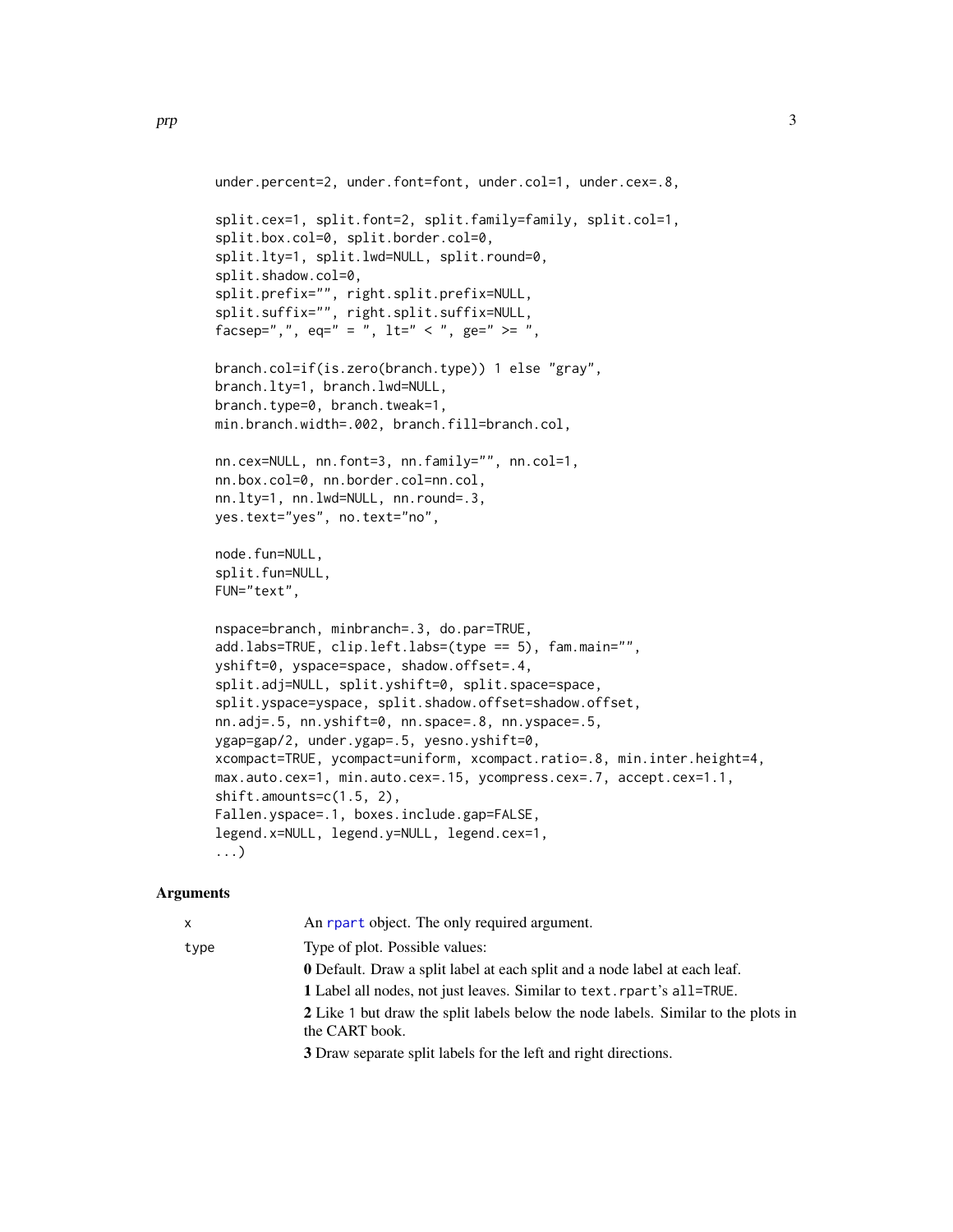|       | 4 Like 3 but label all nodes, not just leaves. Similar to text. rpart's fancy=TRUE.<br>See also clip.right.labs.                                                                                                                                                                                             |
|-------|--------------------------------------------------------------------------------------------------------------------------------------------------------------------------------------------------------------------------------------------------------------------------------------------------------------|
|       | 5 Show the split variable name in the interior nodes.                                                                                                                                                                                                                                                        |
| extra | Display extra information at the nodes. Possible values:<br>"auto" (case insensitive)<br>Automatically select a value based on the model type, as follows:<br>extra=106 class model with a binary response<br>extra=104 class model with a response having more than two levels<br>extra=100 other models    |
|       | <b>0</b> Default. No extra information.                                                                                                                                                                                                                                                                      |
|       | 1 Display the number of observations that fall in the node (per class for class<br>objects; prefixed by the number of events for poisson and exp models). Similar<br>to text.rpart's use.n=TRUE.                                                                                                             |
|       | 2 Class models: display the classification rate at the node, expressed as the<br>number of correct classifications and the number of observations in the node.<br>Poisson and exp models: display the number of events.                                                                                      |
|       | 3 Class models: misclassification rate at the node, expressed as the number of<br>incorrect classifications and the number of observations in the node.                                                                                                                                                      |
|       | 4 Class models: probability per class of observations in the node (conditioned<br>on the node, sum across a node is 1).                                                                                                                                                                                      |
|       | <b>5</b> Class models: like 4 but don't display the fitted class.                                                                                                                                                                                                                                            |
|       | 6 Class models: the probability of the second class only. Useful for binary<br>responses.                                                                                                                                                                                                                    |
|       | 7 Class models: like 6 but don't display the fitted class.                                                                                                                                                                                                                                                   |
|       | <b>8</b> Class models: the probability of the fitted class.                                                                                                                                                                                                                                                  |
|       | 9 Class models: The probability relative to all observations – the sum of these<br>probabilities across all leaves is 1. This is in contrast to the options above, which<br>give the probability relative to observations falling <i>in the node</i> – the sum of the<br>probabilities across the node is 1. |
|       | 10 Class models: Like 9 but display the probability of the second class only.<br>Useful for binary responses.                                                                                                                                                                                                |
|       | 11 Class models: Like 10 but don't display the fitted class.                                                                                                                                                                                                                                                 |
|       | +100 Add 100 to any of the above to also display the percentage of observations<br>in the node. For example extra=101 displays the number and percentage of ob-<br>servations in the node. Actually, it's a weighted percentage using the weights<br>passed to rpart.                                        |
|       | Note: Unlike text.rpart, by default prp uses its own routine for generating<br>node labels (not the function attached to the object). See the node fun argu-<br>ment.                                                                                                                                        |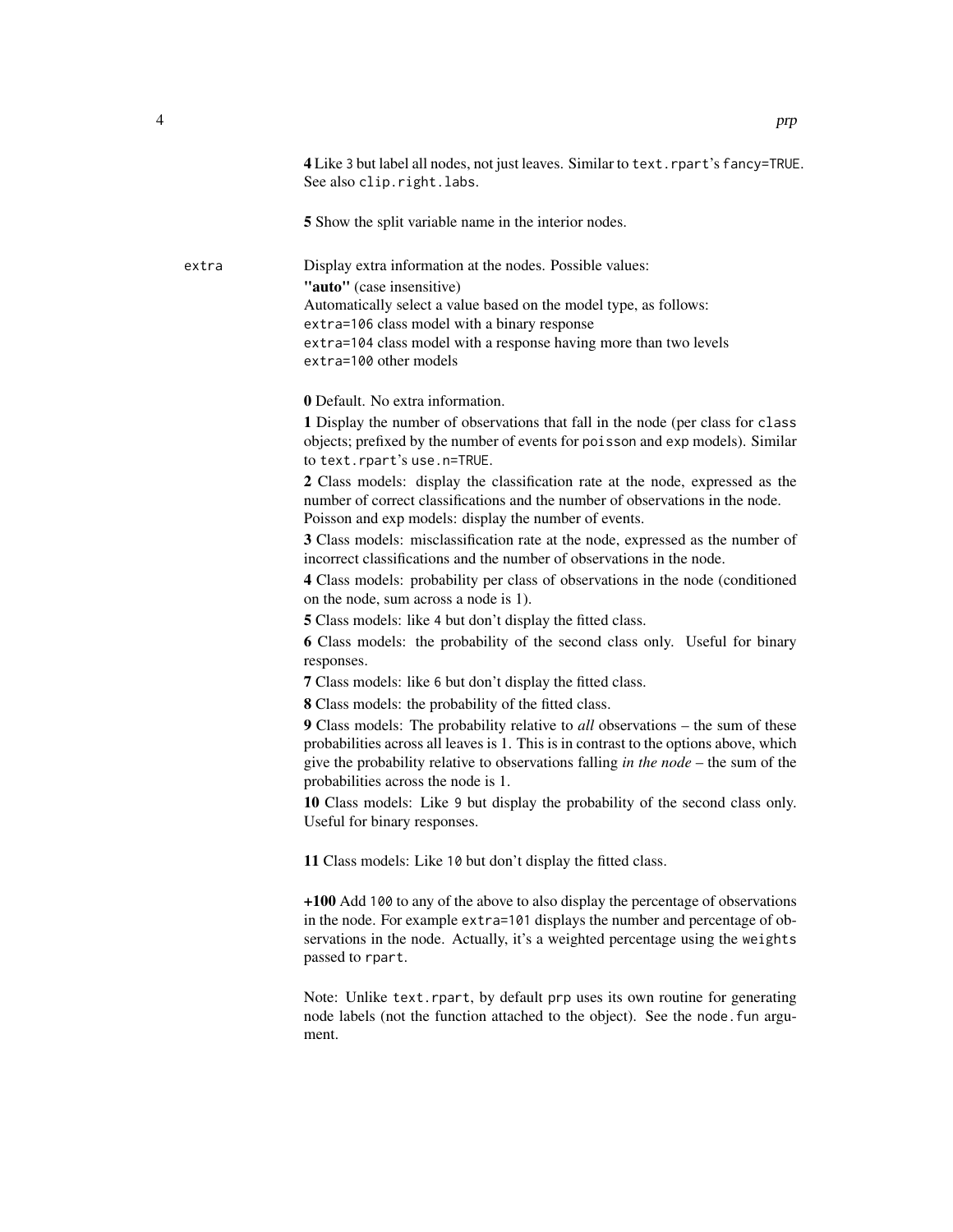<span id="page-4-0"></span>

| under         | Applies only if extra $> 0$ . Default FALSE, meaning put the extra text in the box.<br>Use TRUE to put the text <i>under</i> the box. See also under.cex.                                                                                                                                                                                                                                                                                                   |
|---------------|-------------------------------------------------------------------------------------------------------------------------------------------------------------------------------------------------------------------------------------------------------------------------------------------------------------------------------------------------------------------------------------------------------------------------------------------------------------|
| fallen.leaves | Default FALSE. If TRUE, position the leaf nodes at the bottom of the graph.                                                                                                                                                                                                                                                                                                                                                                                 |
| nn            | Display the node numbers. Default FALSE. (In the current implementation some<br>overplotting may occur with nn=TRUE.)                                                                                                                                                                                                                                                                                                                                       |
| ni            | Display the node indices, i.e. the row numbers of the nodes in the object's<br>frame. Default FALSE.                                                                                                                                                                                                                                                                                                                                                        |
| yesno         | One of<br><b>0</b> don't write yes and no on the tree<br>1 (default) write yes and no at the top split<br>2 write yes and no at all splits. Seems to work best with fallen. leaves=TRUE,<br>split.border.col=1.<br>(The yesno argument is ignored if type=3 or 4. Use nn. col and the other nn<br>parameters to change the color etc. of the yes and no text. Use yes. text and<br>no. text to change the actual text displayed.)                           |
| branch        | Controls the shape of the branch lines. Specify a value between $\theta$ (V shaped<br>branches) and 1 (square shouldered branches).<br>Default is if (fallen. leaves) 1 else. 2.                                                                                                                                                                                                                                                                            |
| uniform       | If TRUE (the default), the vertical spacing of the nodes is uniform. If FALSE,<br>the nodes are spaced proportionally to the fit (more precisely, to the difference<br>between a node's deviance and the sum of its two children's deviances). Very<br>small vertical spaces are automatically artificially expanded to make room for<br>the labels, see minbranch. Note: uniform=FALSE with cex=NULL (the default)<br>can sometimes cause very small text. |
| left          | Default TRUE, meaning the left side of a split is the path taken if the split con-<br>dition is true. With left=FALSE the split labels are changed so the right side is<br>true.                                                                                                                                                                                                                                                                            |
| xflip         | Default FALSE. If TRUE, flip the tree horizontally.                                                                                                                                                                                                                                                                                                                                                                                                         |
| yflip         | Default FALSE. If TRUE, flip the tree vertically, so the root is at the bottom.                                                                                                                                                                                                                                                                                                                                                                             |
| digits        | The number of significant digits in displayed numbers. Default 2.<br>If 0, use getOption("digits").<br>If negative, use the standard format function (with the absolute value of digits).                                                                                                                                                                                                                                                                   |
|               | When digits is positive, the following details apply:<br>Numbers from 0.001 to 9999 are printed without an exponent (and the number<br>of digits is actually only a suggestion, see format for details). Numbers out that<br>range are printed with an "engineering" exponent (a multiple of 3).                                                                                                                                                            |
| varlen        | Length of variable names in text at the splits (and, for class responses, the class<br>in the node label). Default -8, meaning truncate to eight characters. Possible<br>values:                                                                                                                                                                                                                                                                            |

0 use full names.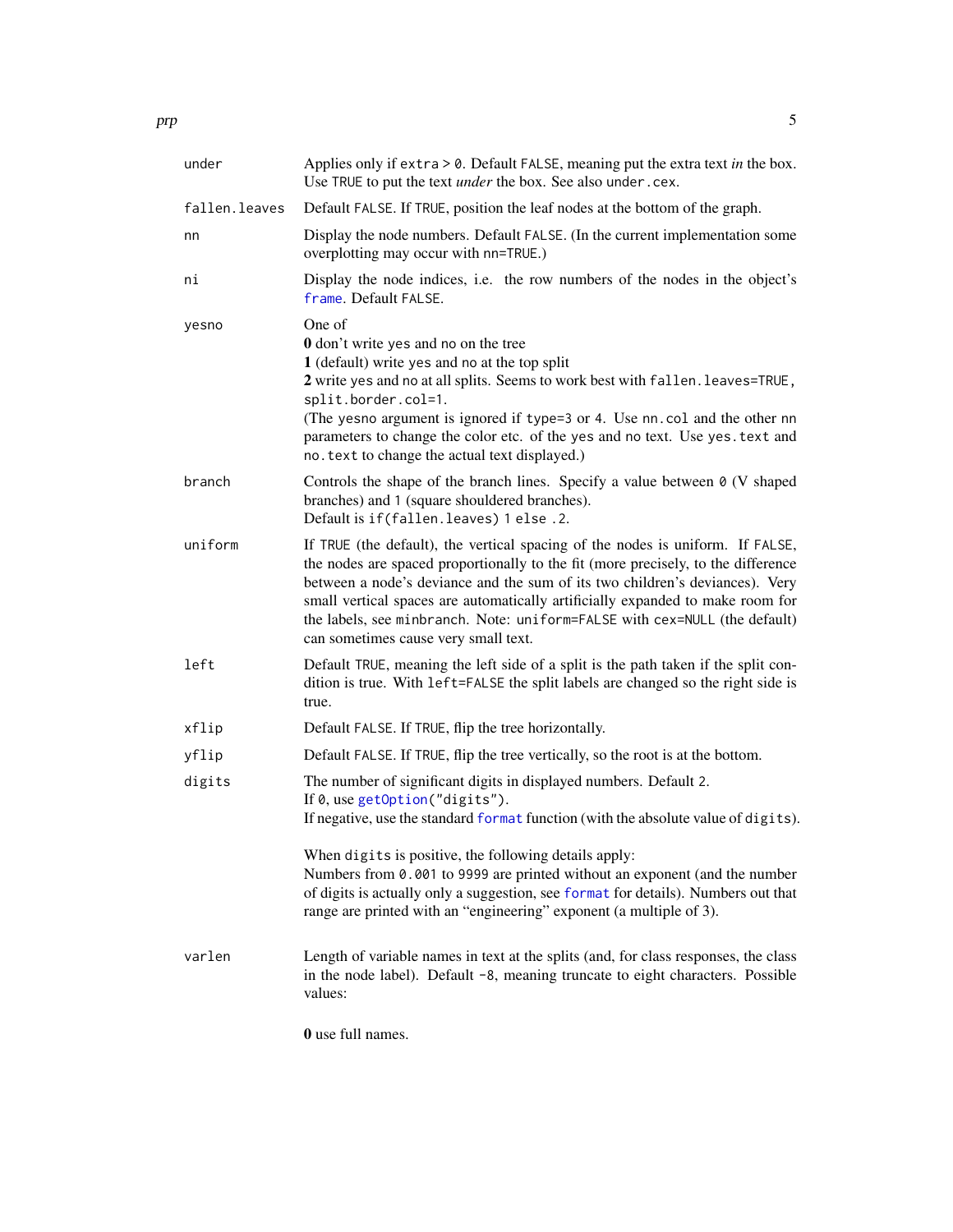less than 0 truncate variable names to the shortest length where they are still unique, but never truncate to shorter than abs(varlen).

<span id="page-5-0"></span>faclen Length of factor level names in splits. Default 3, meaning [abbreviate](#page-0-0) to three characters. Possible values are as varlen above, except that for backcompatibility with [text.rpart](#page-0-0) the special value 1 means represent the factor levels with alphabetic characters (a for the first level, b for the second, etc.). roundint If roundint=TRUE (default) and all values of a predictor in the training data are integers, then splits for that predictor are rounded to integer. For example, display nsiblings < 3 instead of nsiblings < 2.5. If roundint=TRUE and the data used to build the model is no longer available, a warning will be issued. Using roundint=FALSE is advised if non-integer values are in fact possible for a predictor, even though all values in the training data for that predictor are integral. cex Default NULL, meaning calculate the text size automatically. Since font sizes are discrete, the cex you ask for may not be exactly the cex you get. tweak Adjust the (possibly automatically calculated) cex. Using tweak is often easier than specifying cex. The default tweak is 1, meaning no adjustment. Use say tweak=1.2 to make the text 20% larger. Since font sizes are discrete, a small change to tweak may not actually change the type size, or change it more than you want. clip.facs Default FALSE. If TRUE, print splits on factors as female instead of sex = female; the variable name and equals is dropped. Another example: print survived or died rather than survived = survived or survived = died. clip.right.labs Applies only if type=3 or 4. Default is TRUE meaning "clip" the right-hand split labels, i.e., don't print variable=. See also clip.left.labs. compress If TRUE (the default), make more space by shifting nodes horizontally where space is available. This often allows larger text. (This is the same as plot.rpart's argument of the same name, except that here the default is TRUE.) ycompress If TRUE (the default unless uniform=FALSE), make more space by shifting labels vertically where space is available. Actually, this only kicks in if the initial automatically calculated cex is less than 0.7. Use ycompress=FALSE if you feel the resulting display is too messy. In the current implementation, the shifting algorithm works a little better (allowing larger text) with type=1, 2, or 3. Margin Extra white space around the tree, as a fraction of the graph width. Default 0, meaning no extra space. To add say 10% space around the tree use Margin=0.1. (This is the margin argument of plot.rpart. The name was changed to prevent

partial matching with mar, which can be passed in as a . . . argument.)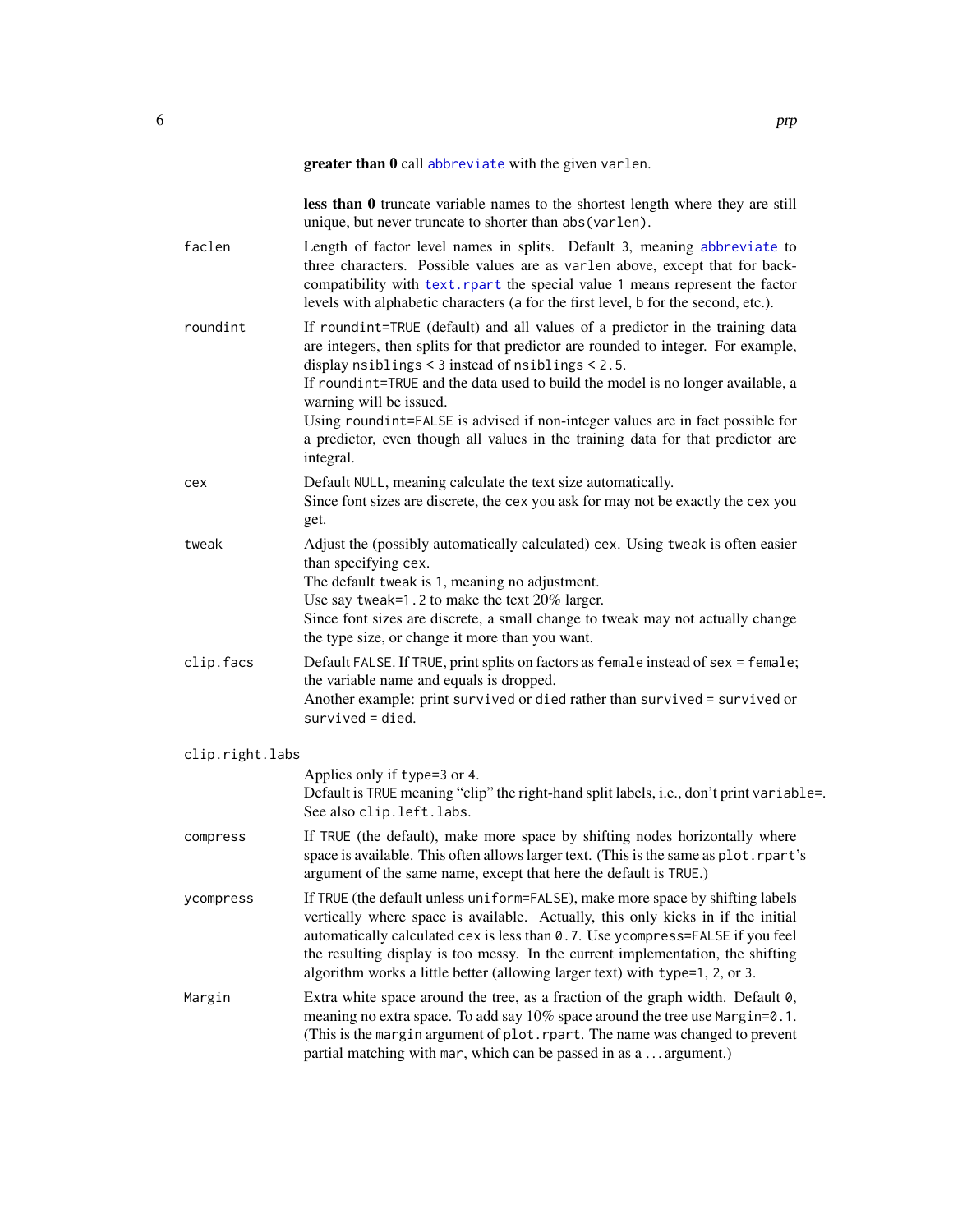<span id="page-6-0"></span>

| space       | Horizontal space to the box border on each side of the node label text, in char-<br>acter widths. Default 1. Use this (and yspace) for bigger boxes. Since this<br>affects the size of the (possibly invisible) boxes, it also affects the graph layout<br>and hence also the automatic calculation of cex.                                                                                                                                                                                                                                                                                                                                                                                                                                                                                                                                                                                                   |
|-------------|---------------------------------------------------------------------------------------------------------------------------------------------------------------------------------------------------------------------------------------------------------------------------------------------------------------------------------------------------------------------------------------------------------------------------------------------------------------------------------------------------------------------------------------------------------------------------------------------------------------------------------------------------------------------------------------------------------------------------------------------------------------------------------------------------------------------------------------------------------------------------------------------------------------|
| gap         | Minimum horizontal gap between the (possibly invisible) boxes, in character<br>widths. Default NULL, meaning automatically choose a suitable value (normally<br>1, but if the graph is very crowded will be set to 0, permitting boxes to touch to<br>allow a bigger cex). See also space.                                                                                                                                                                                                                                                                                                                                                                                                                                                                                                                                                                                                                    |
| snip        | Default FALSE. Set TRUE to interactively trim the tree with the mouse. See the<br>package vignette (or just try it).                                                                                                                                                                                                                                                                                                                                                                                                                                                                                                                                                                                                                                                                                                                                                                                          |
| snip.fun    | Function invoked after each mouse click when snip=TRUE. Default NULL, mean-<br>ing no function. Otherwise set snip. fun to your own function with the proto-<br>type function(tree), where tree is the snipped tree. See the package vignette<br>for an example.<br>The following control the node labels.                                                                                                                                                                                                                                                                                                                                                                                                                                                                                                                                                                                                    |
| trace       | Default FALSE. Use TRUE to print the automatically calculated cex, xlim, and<br>ylim. Use integer values greater than 1 for more detailed tracing.                                                                                                                                                                                                                                                                                                                                                                                                                                                                                                                                                                                                                                                                                                                                                            |
| box.col     | Color of the boxes around the text. Default 0, meaning use the background color.<br>If this argument is used, the box.palette argument is ignored.                                                                                                                                                                                                                                                                                                                                                                                                                                                                                                                                                                                                                                                                                                                                                            |
| box.palette | Palette for coloring the node boxes based on the fitted value. This is a vector of<br>colors, for example box.palette=c("green", "green2", "green4"). Small<br>fitted values are displayed with colors at the start of the vector; large values with<br>colors at the end. Quantiles are used to partition the fitted values.<br>The special value box.palette=0 (default for prp) uses the background color                                                                                                                                                                                                                                                                                                                                                                                                                                                                                                  |
|             | (typically white).<br>The special value box.palette="auto" (default for rpart.plot, case insensi-<br>tive) automatically selects a predefined palette based on the type of model.<br>Otherwise specify a <b>predefined palette</b> e.g. box.palette="Grays" for the pre-<br>defined gray palette (a range of grays). The predefined palettes are (see the<br>show.prp.palettes function):<br>Grays Greys Greens Blues Browns Oranges Reds Purples<br>Gy Gn Bu Bn Or Rd Pu (alternative names for the above palettes)<br>BuGn GnRd BuOr etc. (two-color diverging palettes: any combination of two of<br>the above palettes)<br>RdY1Gn GnY1Rd B1GnY1 Y1GnB1 (three color palettes)<br>Prefix the palette name with $"$ – $"$ to reverse the order of the colors<br>e.g. box.palette="-auto" or box.palette="-Grays".<br>The box.palette argument is ignored if the box.col palette argument is spec-<br>ified. |
| pal.thresh  | Applies when box.palette is a two-color diverging palette (such as BuGn).<br>Specifies the response threshold to split the two sub-palettes (such as Bu and<br>Gn).<br>For example, to display fitted values less than 90 in shades of blue and values<br>greater than 90 in shades of green, use pal. thresh=90 with box.palette="BuGn".<br>By default pal. thresh is calculated automatically. (For a two-class response                                                                                                                                                                                                                                                                                                                                                                                                                                                                                    |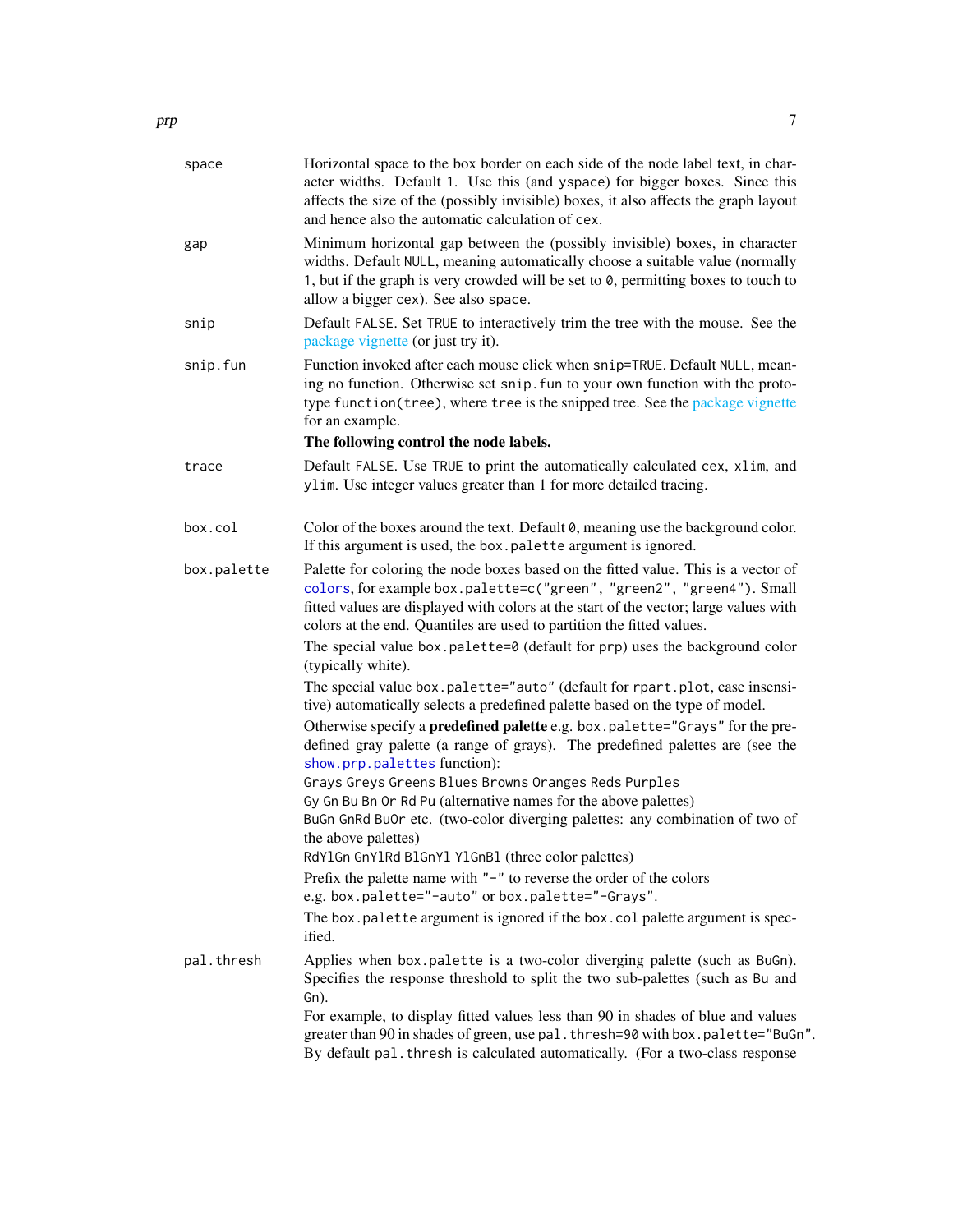<span id="page-7-0"></span>

|               | the default threshold is $0.5$ ; for a continuous response the default is the median<br>fitted value.)                                                                                                                                                                                                                                                                                                                                                                                                                                                                                                                                                                                                |
|---------------|-------------------------------------------------------------------------------------------------------------------------------------------------------------------------------------------------------------------------------------------------------------------------------------------------------------------------------------------------------------------------------------------------------------------------------------------------------------------------------------------------------------------------------------------------------------------------------------------------------------------------------------------------------------------------------------------------------|
|               | Node boxes for fitted values less than the threshold are displayed using colors<br>from the first sub-palette; boxes for fitted values greater than the threshold are<br>displayed using colors from the second sub-palette.<br>This argument is ignored if box.palette isn't a two-color diverging palette, and<br>is ignored for models with multiple-class responses (more than two classes).                                                                                                                                                                                                                                                                                                      |
| pal.node.fun  | Specifies how the box.palette argument is handled when the node.fun argu-<br>ment is specified.<br>Default is FALSE, meaning ignore node. fun and use the fitted value to select the<br>node color from box.palette as usual.<br>If TRUE, use the label returned by the node function (instead of the fitted value)<br>to select the color. The first number in each label returned by the node function<br>is used, skipping over any non-numeric initial text in the label. An error mes-<br>sage will be issued if a label doesn't include a number.<br>This argument is ignored if node. fun isn't specified, and is ignored for models<br>with multiple-class responses (more than two classes). |
| border.col    | Color of the box border around the text. Default col, the color of the text in<br>the box. Use 0 for no border. (Note: par settings like col can be passed in as<br>arguments. If not passed in, par ("col") is used.)                                                                                                                                                                                                                                                                                                                                                                                                                                                                                |
| round         | Controls the rounding of the corners of the node boxes. Default NULL, meaning<br>calculate automatically. Else specify 0 for sharp edges, and values greater than<br>0 for rounded edges. Bigger is more round. Values too big for the size of the<br>box get silently reduced.                                                                                                                                                                                                                                                                                                                                                                                                                       |
| leaf.round    | Controls the rounding of the corners of the leaf node boxes. Default NULL, mean-<br>ing use round. Else specify a value greater than or equal to 0.                                                                                                                                                                                                                                                                                                                                                                                                                                                                                                                                                   |
| shadow.col    | Color of the shadow under the boxes. Default 0, no shadow. Try "gray" or<br>"darkgray". (Note: overlapping shadows look better on devices that support<br>alpha channels. If you get the message "Warning: semi-transparency is not<br>supported" please let me know - it means that a fix is needed to the code that<br>determines if the device supports alpha channels.)                                                                                                                                                                                                                                                                                                                           |
| prefix        | Default "". Prepend this string to the node labels. So could be the name of the<br>fitted response, for instance.                                                                                                                                                                                                                                                                                                                                                                                                                                                                                                                                                                                     |
| suffix        | Default "". Append this string to the node labels. Text after a double newline<br>"\n\n" (if any) will be plotted <i>under</i> the box. (Actually, double newlines can<br>be used in any of the prefix or suffix arguments for this purpose.)                                                                                                                                                                                                                                                                                                                                                                                                                                                         |
| xsep          | String which separates the individual counts and probabilities in node labels<br>when extra>0. Default NULL meaning automatically select: usually<br>" " (two spaces), but " / " for rates. Use xsep="/" for compatibility with<br>text.rpart. See also facsep, which separates the factor levels in split labels.                                                                                                                                                                                                                                                                                                                                                                                    |
| under.percent | Control white space before the percentage (when 100 is used with the extra ar-<br>gument). One of                                                                                                                                                                                                                                                                                                                                                                                                                                                                                                                                                                                                     |

0 put a space before the percentage

1 put a newline before the percentage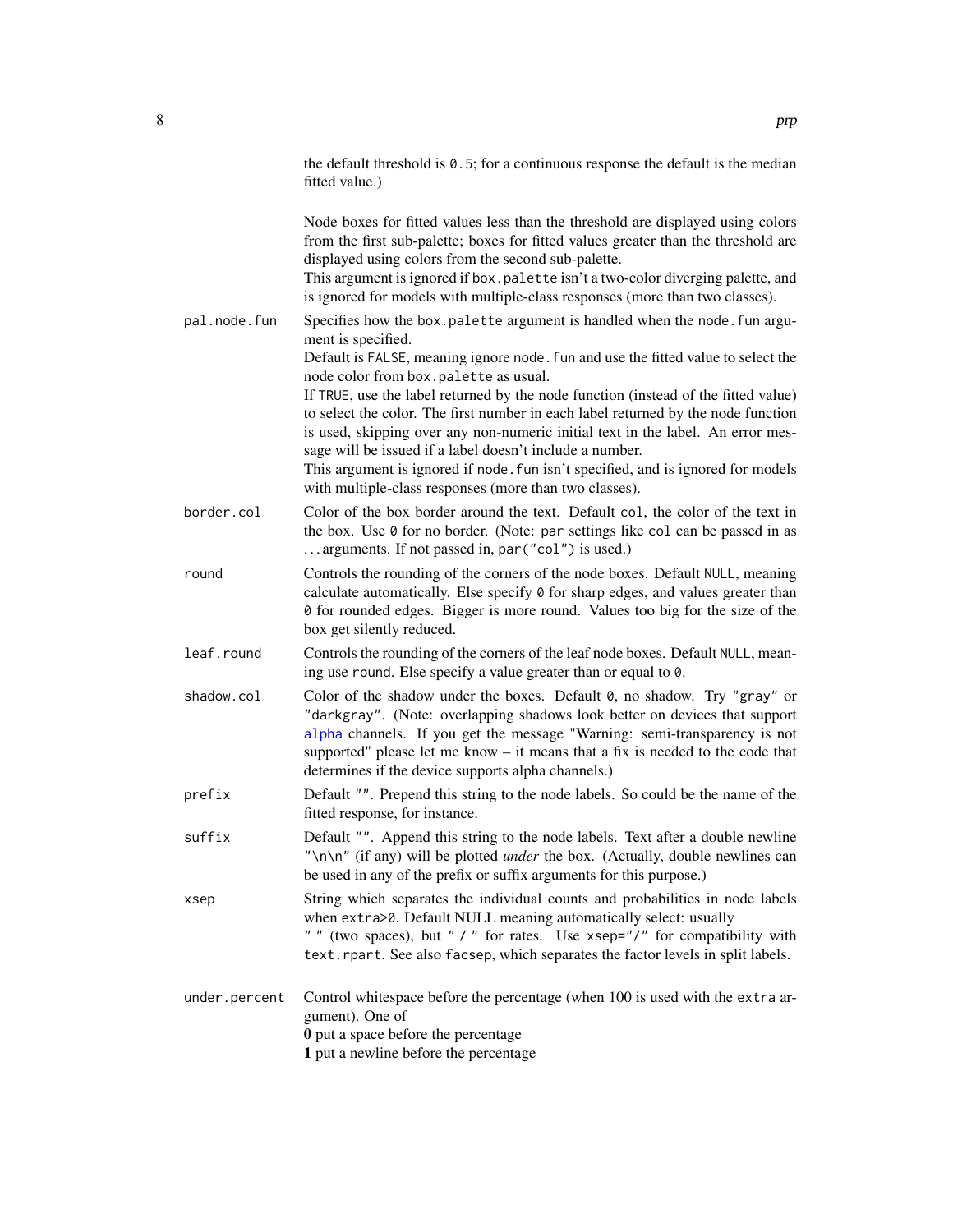2 (default) automatically choose a space or newline before the percentage.

The following control the text under the boxes (apply only if under=TRUE or there is a double newline  $\n\t\hat{\mathbb{R}}$  in prefix or suffix).

- under.font Font of the text under the box. Default font (which can be passed in as a . . . argument).
- under.col Color of the text under the box. Default 1.
- under.cex Size of the text under the box relative to the text in the box. Default .8, smaller than the text in the box.

#### The following control the split labels.

- split.cex Size of the split text relative to cex (which by default is calculated automatically). Default 1.
- split.font Font for the split labels. Default 2, bold. (Note: use font to change the *node* label text.)
- split.family Font family for the split labels. Default "", or use something like split.family="serif". (Note: use family to change the *node* label text.)
- split.col Color of the split label text. Default 1. (Note: use col to change the *node* label text.)

split.box.col Color of the split boxes. Default 0, meaning use the background color.

split.border.col

Color of the split box borders. Default 0, invisible.

- split.lty Line type for the split box borders. The default is 1, but the border will be invisible unless you change the default split.border.col. (Note: use lty to change the *node* box borders.)
- split.lwd Line width of the split box border relative to cex (which by default is calculated automatically). The border is by default invisible, see codesplit.border.col.
- split.round Controls the rounding of the corners of the split boxes. Default 0, meaning sharp corners. Else specify a value greater than or equal to 0. The split boxes are by default invisible, see split.box.col and split.border.col).
- split.shadow.col
	- Color of the shadow under the split boxes. Default 0, no shadow.
- split.prefix Default "". Prepend this string to the split labels.
- right.split.prefix

Default split.prefix. Prepend this string to the right split labels. Applies only when type=3 or 4.

- split.suffix Default "". Append this string to the split labels.
- right.split.suffix

Default split. suffix. Append this string to the right split labels. Applies only when type=3 or 4.

facsep Default ",". String which separates the factor levels in split labels. See also xsep, which separates the individual counts when extra is used.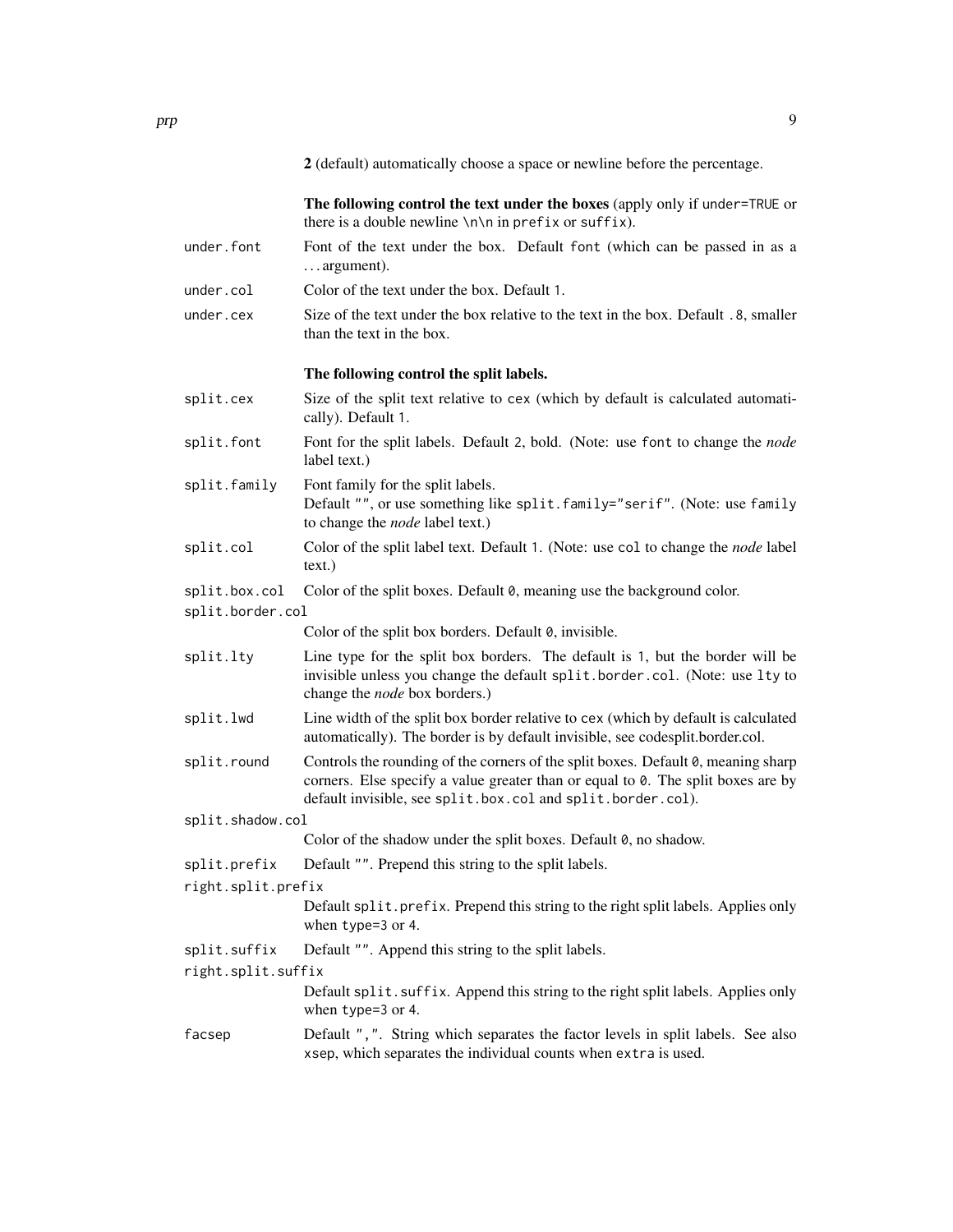| eq               | Default $" = "$ . String which separates the factor name from the levels in split<br>labels. The idea is that you can add or remove spaces around the =, or use words<br>if that suits you.                                                                                                                  |
|------------------|--------------------------------------------------------------------------------------------------------------------------------------------------------------------------------------------------------------------------------------------------------------------------------------------------------------|
| lt               | Default " $\lt$ ". String which represents "less than" in split labels.                                                                                                                                                                                                                                      |
| ge               | Default " >= ". String which represents "greater than or equal" in split labels.                                                                                                                                                                                                                             |
|                  | The following control the branches.                                                                                                                                                                                                                                                                          |
| branch.col       | Color of the branch lines. Default 1, but set to "gray" if branch. type is<br>nonzero.                                                                                                                                                                                                                       |
| branch.lty       | Branch line type. Default 1.                                                                                                                                                                                                                                                                                 |
| branch.lwd       | Line width of the branch lines relative to cex (which by default is calculated<br>automatically). (Note: branch. lwd does not control the width of the "wide<br>branches" drawn when branch. type is nonzero.)                                                                                               |
| branch.type      | Default 0. If nonzero draw "wide branches", with branch widths proportional to<br>the parameter selected by branch. type as follows:                                                                                                                                                                         |
|                  | <b>0</b> The default. The branch lines are drawn conventionally.                                                                                                                                                                                                                                             |
|                  | 1 deviance<br>2 sqrt(deviance)                                                                                                                                                                                                                                                                               |
|                  | 3 deviance / nobs                                                                                                                                                                                                                                                                                            |
|                  | 4 sqrt(deviance / nobs) (the standard deviation when method="anova")                                                                                                                                                                                                                                         |
|                  | 5 weight (frame\$wt). This is the number of observations at the node, unless                                                                                                                                                                                                                                 |
|                  | rpart's weight argument was used.<br><b>6</b> complexity                                                                                                                                                                                                                                                     |
|                  | 7 abs(predicted value)                                                                                                                                                                                                                                                                                       |
|                  | 8 predicted value - min(predicted value)                                                                                                                                                                                                                                                                     |
|                  | 9 constant (for checking visual perception of the relative width of branches).                                                                                                                                                                                                                               |
|                  | Otherwise set branch. type to your own function. The function should take a<br>single argument x (the rpart object) and return a numeric vector of non-negative<br>widths corresponding to rows in frame. See get. branch. widths in the source<br>code.                                                     |
|                  | Note: with a nonzero branch. type, in the current implementation the branch<br>argument will be silently changed to 1 (if branch $>$ .5) or 0 (if branch $<$ .5)                                                                                                                                             |
| branch.tweak     | Default 1. Applies only if branch. type is nonzero. Use this argument to scale<br>the widths of the branches, for example, branch. tweak=.5 to halve the width<br>of the branches. (By default, prp normalizes the widths so the widest branch is<br>one-fifth the plot width.)                              |
| min.branch.width |                                                                                                                                                                                                                                                                                                              |
|                  | Default 0.002. Applies only if branch. type is nonzero. The minimum width<br>of a branch, as a fraction of the page width. The width of branches that would<br>be thinner than min. branch. width is clamped. Increase min. branch. width if<br>the thinnest branches are too skinny on your display device. |
| branch.fill      | Color used to fill the wide branch lines. Applies only if branch. type is nonzero.<br>Default branch.col.                                                                                                                                                                                                    |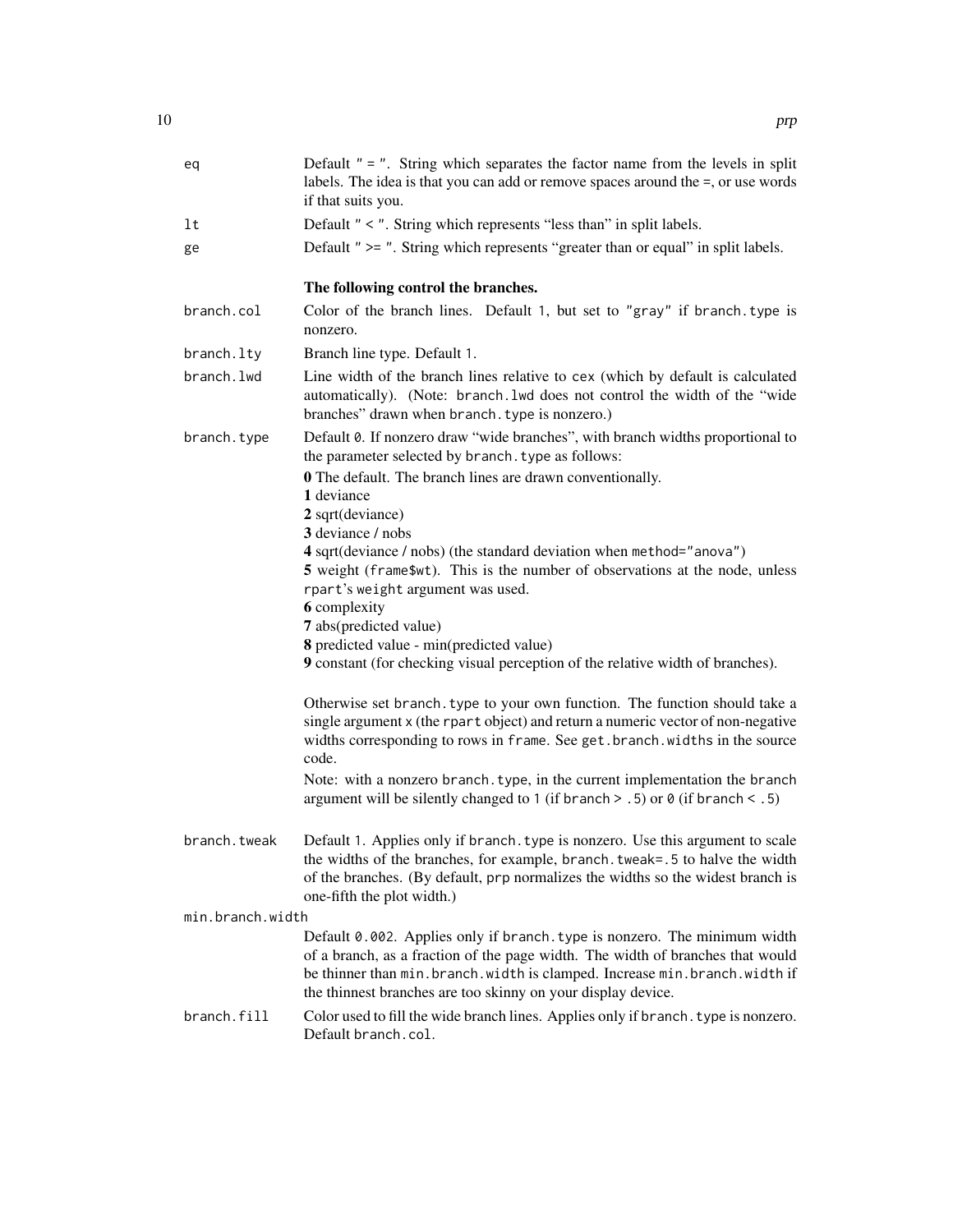<span id="page-10-0"></span>

|                   | The following control the node numbers (with nn=TRUE).                                                                                                                                                                                                                                                                                                                                                                 |
|-------------------|------------------------------------------------------------------------------------------------------------------------------------------------------------------------------------------------------------------------------------------------------------------------------------------------------------------------------------------------------------------------------------------------------------------------|
| nn.cex            | Default NULL, meaning calculate the cex of the node numbers automatically.<br>This and the following arguments apply only when nn=TRUE.                                                                                                                                                                                                                                                                                |
| nn.font           | Font for the node numbers. Default 3, italic.                                                                                                                                                                                                                                                                                                                                                                          |
| nn.family         | Font family for the node numbers. Default "".                                                                                                                                                                                                                                                                                                                                                                          |
| nn.col            | Color of the node number text. Default 1.                                                                                                                                                                                                                                                                                                                                                                              |
| nn.box.col        | Color of the boxes around the node numbers. Default 0, meaning use the back-<br>ground color.                                                                                                                                                                                                                                                                                                                          |
| nn.border.col     | Color of the box border around the node numbers. Default nn.col.                                                                                                                                                                                                                                                                                                                                                       |
| nn.lty            | Line type of the node number box border. Default 1.                                                                                                                                                                                                                                                                                                                                                                    |
| nn.lwd            | Line width of the node box border relative to cex (which by default is calculated<br>automatically). Default NULL, meaning use 1wd (which can be passed in as a<br>argument).                                                                                                                                                                                                                                          |
| nn.round          | Controls the rounding of the corners of the node number boxes. Default .3,<br>meaning small corners. Else specify a value greater than or equal to 0.                                                                                                                                                                                                                                                                  |
| yes.text, no.text |                                                                                                                                                                                                                                                                                                                                                                                                                        |
|                   | Text displayed when yesno=TRUE. Default yes. text="yes" and no. text="no".<br>The following are user definable functions.                                                                                                                                                                                                                                                                                              |
| node.fun          | The function that generates the text at the node labels. The default is NULL,<br>which means use a default function internal to prp. (This is necessary for full<br>support of extra as described in the section on extra above.)<br>Otherwise set node. Fun to your own function with the prototype<br>function(x, labs, digits, varlen)<br>See the package vignette for details. See also the pal.node.fun argument. |
| split.fun         | The function that generates the text at the splits. The default is NULL, which<br>means use a default function internal to prp. Otherwise set split. fun to your<br>own function with the prototype function(x, labs, digits, varlen, faclen)                                                                                                                                                                          |
| FUN               | The function that displays the text on the screen. Default text.                                                                                                                                                                                                                                                                                                                                                       |
|                   | The following are esoteric parameters, mostly for the graph layout engine.                                                                                                                                                                                                                                                                                                                                             |
| nspace            | Applies only when compress=TRUE. Default nspace=branch. The size of the<br>space between a split and a leaf, relative to the space between leaves.                                                                                                                                                                                                                                                                     |
| minbranch         | Applies only when uniform=FALSE. Default .3. The minimum height between<br>levels is clamped at minbranch times the mean interlevel distance. Needed<br>because sometimes a split gives little or no improvement in deviance, and an<br>interlevel distance strictly proportional to the improvement would leave no room<br>for the label.                                                                             |
| do.par            | Default TRUE, meaning adjust the mar parameter so the tree fills the figure region.<br>This also sets xpd=NA. These graphic parameters are restored to their original<br>state before prp exits. If you explicitly set mar or xpd, prp will use your setting<br>regardless of the setting of do.par.                                                                                                                   |
| add.labs          | Default TRUE, meaning display the labels. If FALSE, gives a bare bones display<br>similar to plot.rpart.                                                                                                                                                                                                                                                                                                               |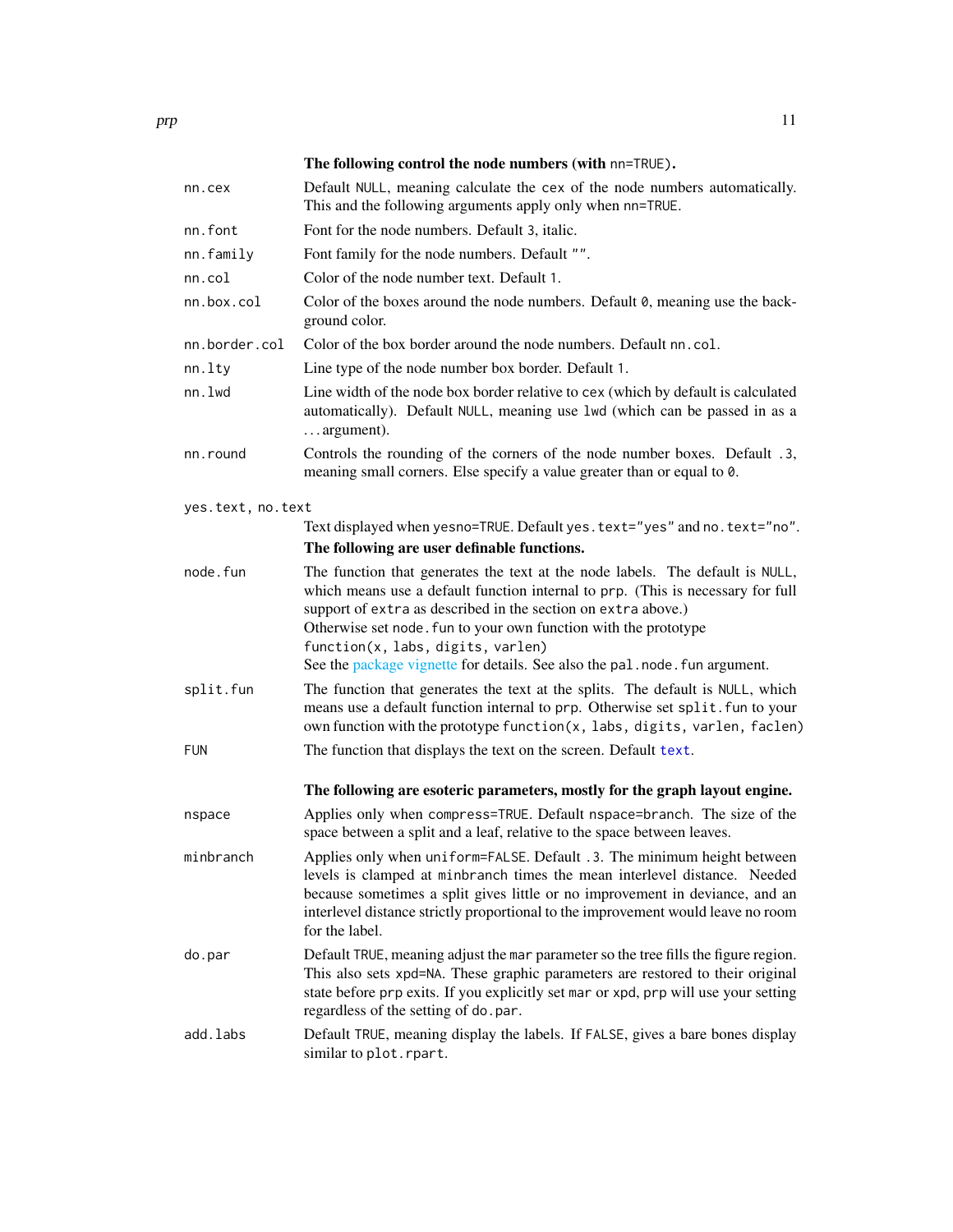- clip.left.labs Like clip.right.labs but for the left labels. Default is FALSE. Note that clip.left.labs and clip.right.labs can be vectors, indexed on the split number.
- fam. main Font family for the main text. Default "". The (inconsistent) name was chosen to minimize partial matching with main and family which can be passed in as in as . . . arguments.
- yshift Vertical position of the labels, in character heights relative to their default position. Default 0. Negative values move the text down; positive up (the box around the text will follow along).
- yspace Vertical space to the box border above and below the node label text, in character heights. Default space. See the comments for space.
- shadow.offset Offset of the shadow from the boxes, in character widths. Default .4 (but the shadow will be invisible unless the default shadow.col is changed).
- split.adj Horizontal position of the split text. In string width units, as is the convention for adj arguments. Default NULL, meaning use adj (which defaults to 0.5 but can be passed in as a . . . argument). Use values less/more than .5 to shift the text left/right (the box around the text will follow along).
- split.yshift Vertical position of the split labels, in character heights relative to their default positions. Default 0. Negative values move the text down; positive up (the box around the text will follow along). This adjusts the positions of the split labels relative to the node labels. (Use yshift if you want to shift *both* the split and node labels.)
- split.space Horizontal space between the split label text and the box, in character widths. Default space. Affects the size of the box drawn around the text. The split boxes are by default invisible (see split.box.col and split.border.col), but nevertheless affect the graph layout used in the automatic calculation of cex.
- split.yspace Vertical space between the split label text and the box, in character heights. Default yspace.
- split.shadow.offset

Offset of the shadow from the split boxes, in character widths. Default shadow.offset. (but the shadow will be invisible unless the default shadow.col is changed).

- nn.adj Horizontal position of the node label text. Default .5.
- nn.yshift Vertical position of the node numbers, in character heights relative to their default positions. Default 0.
- nn.space Horizontal space to the box border on each side of the node number text, in character widths. Default .8.
- nn.yspace Vertical space to the box border above and below the node number text, in character heights. Default .5.
- under.ygap Applies if text is plotted under the box (i.e. if under=TRUE or there is a double newline in prefix or suffix). Vertical gap (in char heights) between the lower edge of the box and the top of the text under the box.
- yesno.yshift Vertical position of "yes" and "no" in character heights relative to their default position. Default 0. Applies only when yesno=TRUE.

#### ygap Minimum vertical gap between boxes, in character heights. Default gap/2.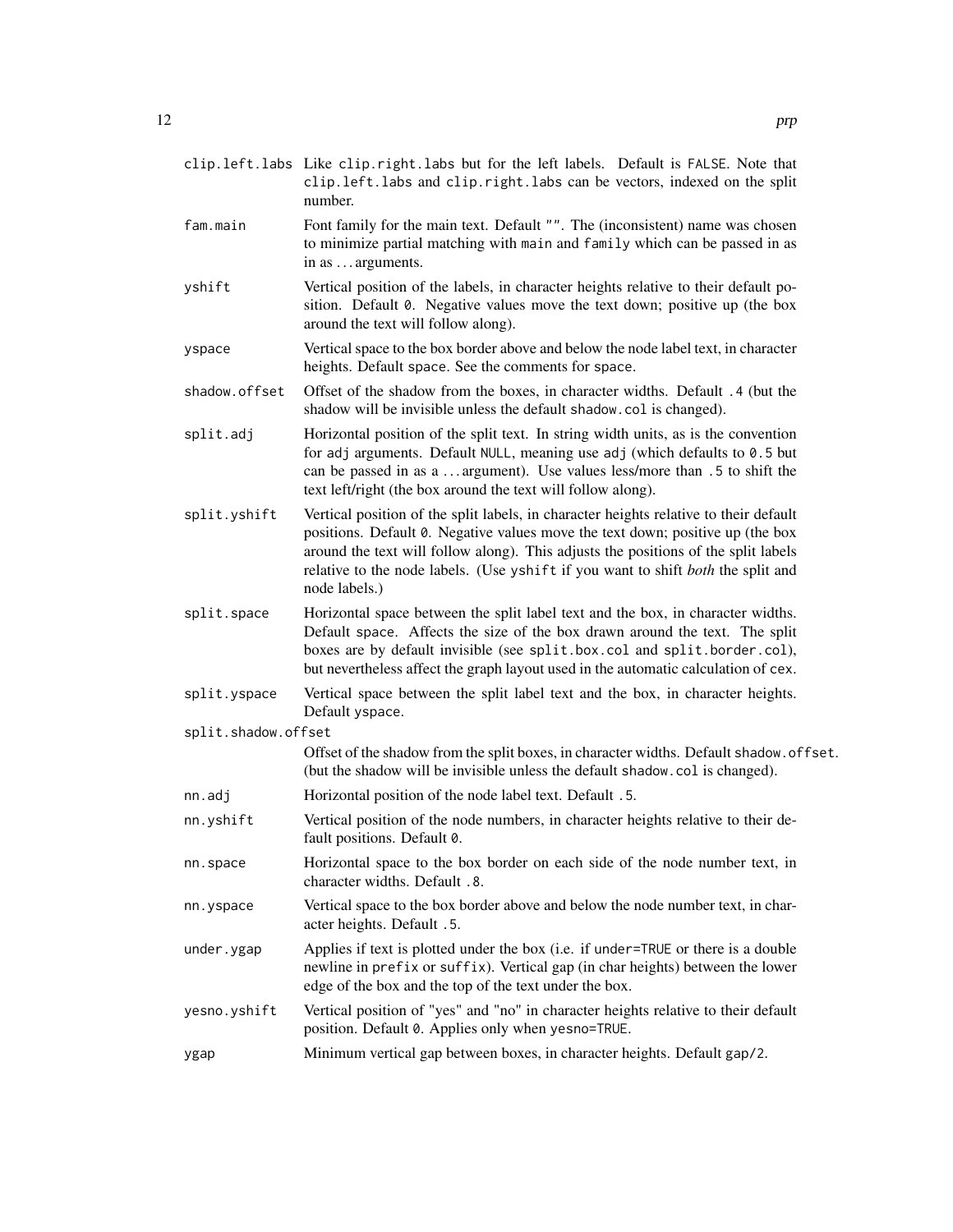| xcompact          | If TRUE (the default) and there is too much white space, automatically change<br>xlim to compact the entire tree horizontally. This usually only activates for<br>small trees. (The xcompact and ycompact arguments compact the tree as a<br>whole, whereas the compress and ycompress arguments move parts of the tree<br>into available space.)                                                                                                       |
|-------------------|---------------------------------------------------------------------------------------------------------------------------------------------------------------------------------------------------------------------------------------------------------------------------------------------------------------------------------------------------------------------------------------------------------------------------------------------------------|
| ycompact          | If TRUE (the default) and there is too much vertical space, automatically change<br>ylim to compact the entire tree vertically.                                                                                                                                                                                                                                                                                                                         |
|                   | xcompact.ratio Default .8. Applies only when xcompact=TRUE. The maximum possible with-<br>out overplotting is 1, but compacting by .8 usually gives more pleasing spacing<br>(it gives more space).                                                                                                                                                                                                                                                     |
| min.inter.height  |                                                                                                                                                                                                                                                                                                                                                                                                                                                         |
|                   | Default 4. Applies only when ycompact=TRUE. Minimum height (in units of<br>character height) between the lowest label in a layer and the highest label in the<br>layer below it.                                                                                                                                                                                                                                                                        |
| max.auto.cex      | Clamp the maximum automatically calculated cex at this value Default 1, mean-<br>ing never expand cex, only contract when necessary.                                                                                                                                                                                                                                                                                                                    |
| min.auto.cex      | Default .15. Never downscale to less than this when automatically calculating<br>cex, even if overplotted labels result. (The graph layout algorithm is unstable<br>with cex's below $0.15$ – meaning that the automatic type size may be smaller<br>than necessary.)                                                                                                                                                                                   |
| ycompress.cex     | Default .7. Applies only when ycompress=TRUE. Apply the ycompress algo-<br>rithm if the initial automatically calculated cex is less than this. The idea is that<br>we don't want to shift if we get an acceptable cex without shifting. Make Inf to<br>always attempt shifting.                                                                                                                                                                        |
| accept.cex        | Accept shifting only if it causes at least this much improvement in cex (because<br>we don't want to shift if it gives only a small improvement in cex). Default 1.1<br>i.e. require at least a 10% improvement. Use 0 to always accept shifts and Inf<br>to never accept (or use ycompress=FALSE).                                                                                                                                                     |
| shift.amounts     | Default c(1.5, 2, 3). For ycompress, choose the best cex yielded by shifting<br>nodes by these amounts, in multiples of the box heights (after initial scaling).                                                                                                                                                                                                                                                                                        |
| Fallen.yspace     | Extra space for fallen leaves. Default .1, meaning allow 10% of the vertical<br>space for the fallen leaves. (The name Fallen. yspace uses upper case to avoid<br>partial matching with fallen. leaves.)                                                                                                                                                                                                                                                |
| boxes.include.gap |                                                                                                                                                                                                                                                                                                                                                                                                                                                         |
|                   | Default FALSE. Include gap and ygap when drawing the boxes, for debugging<br>purposes. (To draw the boxes, see box.col, border.col, split.box.col, and<br>split.border.col.) This argument only affects the way the boxes are drawn,<br>not the graph layout algorithm in any way. With the optimum cex at least one<br>pair of boxes displayed in this manner will just touch (but none will overlap).                                                 |
| legend.x          | Applies only to models with a multilevel class response (not binary or anova<br>models, for which no legend is drawn).<br>Horizontal position of the legend. Typically a value between 0 and 1, although<br>values beyond those limits are often useful.<br>Default is NULL meaning automatically position the legend (assuming there is<br>enough space). Use NA for no legend.<br>Use trace=TRUE to see the automatically calculated legend position. |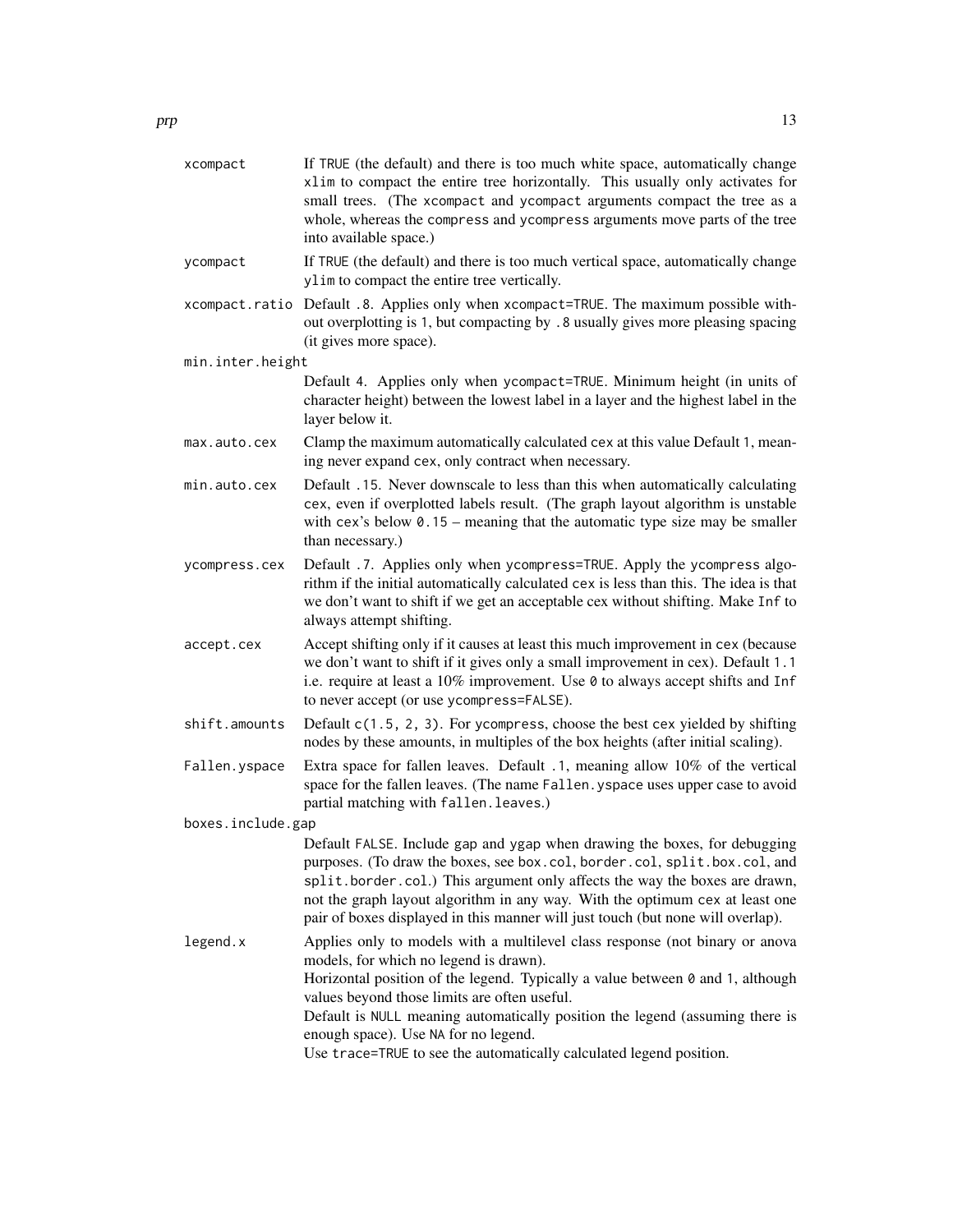<span id="page-13-0"></span>

| legend.v   | Like legend, x but for the vertical position of the legend.                                                                                                                                                                       |
|------------|-----------------------------------------------------------------------------------------------------------------------------------------------------------------------------------------------------------------------------------|
| legend.cex | Like legend, x but for the relative size of the legend text. Default is 1.                                                                                                                                                        |
| .          | Extra par arguments. Only the "important" par arguments are supported. Note<br>that arguments like col apply only to the <i>node</i> labels. To affect the split labels<br>or branch lines, use split.col and branch.col instead. |

#### Value

A list with the following components. With the default args most of these are calculated automatically.

| obi                | The report object. Identical to the x argument passed in unless snip was used. |
|--------------------|--------------------------------------------------------------------------------|
| snipped.nodes      | The snipped nodes, NULL unless snip was used.                                  |
| xlim, ylim         | The graph limits.                                                              |
| x, y               | The node coords.                                                               |
| branch.x, branch.y |                                                                                |
|                    | The branch line coords.                                                        |
| labs               | The node labels.                                                               |
| cex                | The node label cex.                                                            |
| boxes              | The coords of the boxes around the nodes.                                      |
| split.labs         | The split labels.                                                              |
| split.cex          | The split label cex.                                                           |
| split.boxes        | The coords of the boxes around the splits.                                     |

#### See Also

The package vignette [Plotting rpart trees with the rpart.plot package](#page-0-0)

#### [rpart.plot](#page-16-1)

Functions in the rpart package: [plot.rpart](#page-0-0) [text.rpart](#page-0-0) [rpart](#page-0-0)

```
data(ptitanic)
tree \leq rpart(survived \sim ., data = ptitanic, cp = .02)
                           # cp = .02 because want small tree for demo
old.par \leq par(mfrow = c(2,2))
                           # put 4 figures on one page
prp(tree, main = "default prp\n(type = 0, extra = 0)")prp(tree, main = "type = 4, extra = 6\nnbox.palette = \n"auto\,"",type = 4, extra = 6, # label all nodes, show prob of second class
    box.palette = "auto", # auto color the nodes based on the model type
   faclen = 0 \qquad # faclen = 0 to print full factor names
```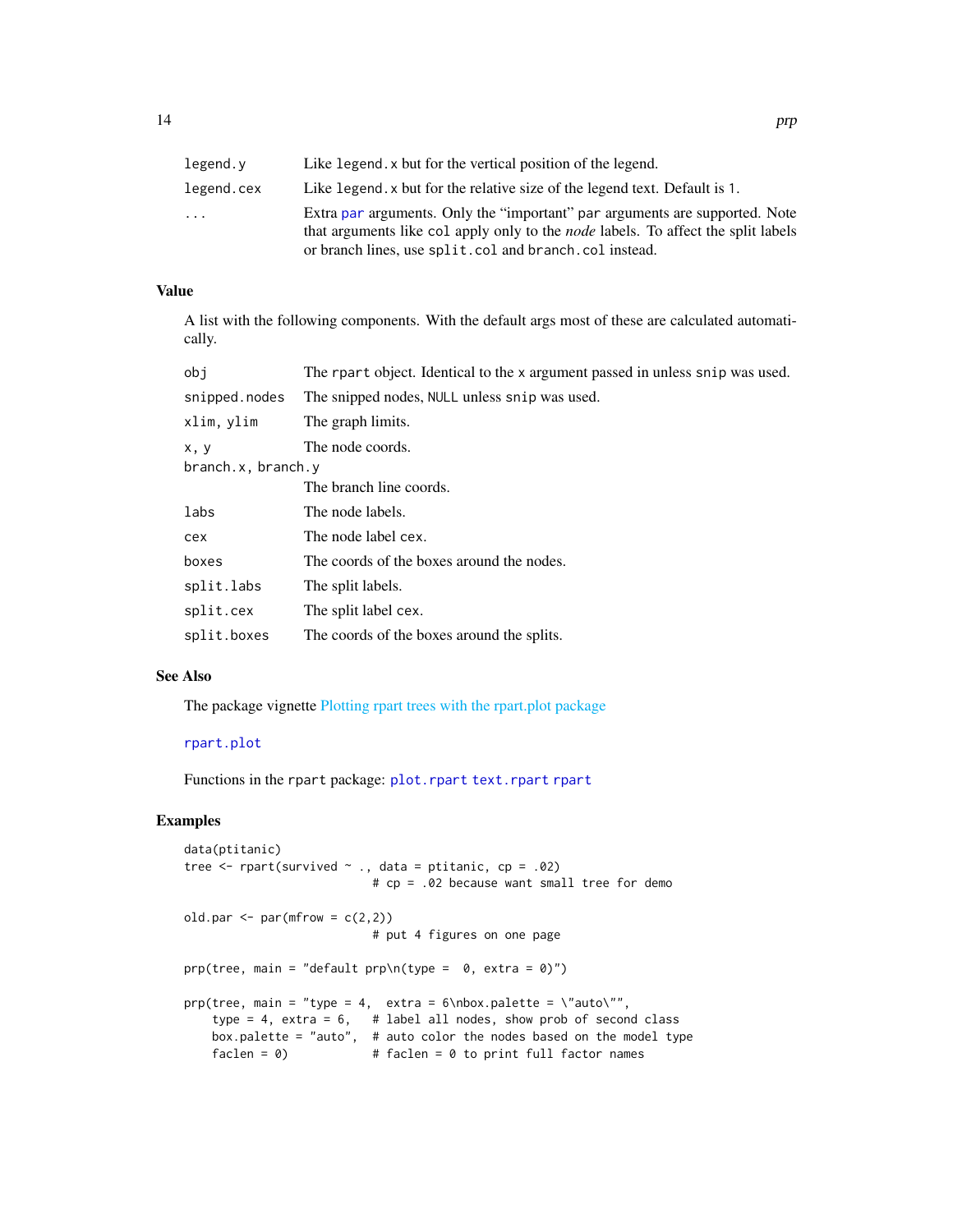```
cols <- ifelse(tree$frame$yval == 1, "darkred", "green4")
                         # green if survived
prp(tree, main = "assorted arguments",
   extra = 106, # display display prob of survival and percent of obs
   nn = TRUE, # display the node numbers
   fallen.leaves = TRUE, # put the leaves on the bottom of the page
   shadow.col = "gray", # shadows under the leaves
   branch.lty = 3, # draw branches using dotted lines
   branch = .5, # change angle of branch linesfaclen = 0, \# faclen = 0 to print full factor names
   trace = 1, # print the auto calculated cex, xlim, ylim
   split.cex = 1.2, \# make the split text larger than the node text
   split.prefix = "is ", # put "is " before split text
   split.suffix = "?", \# put "?" after split text
   col = cols, border.col = cols, # green if survived
   split.box.col = "lightgray", # lightgray split boxes (default is white)
   split.border.col = "darkgray", # darkgray border on split boxes
   split.round = .5) # round the split box corners a tad
# compare to the plotting functions in the rpart package
plot(tree, uniform = TRUE, compress = TRUE, branch = .2)
text(tree, use.n = TRUE, cex = .8, xpd = NA) # cex is a guess, depends on your window size
title("compare to the plotting functions\nin the rpart package", cex.sub = .8)
par(old.par)
```
ptitanic *Titanic data with passenger names and other details removed.*

#### Description

Titanic data with passenger names and other details removed.

#### Format

A data frame with 1046 observations on 6 variables.

| pclass   | passenger class, unordered factor: 1st 2nd 3rd    |
|----------|---------------------------------------------------|
| survived | factor: died or survived                          |
| sex      | unordered factor: male female                     |
| age      | age in years, min 0.167 max 80.0                  |
| sibsp    | number of siblings or spouses aboard, integer: 08 |
| parch    | number of parents or children aboard, integer: 06 |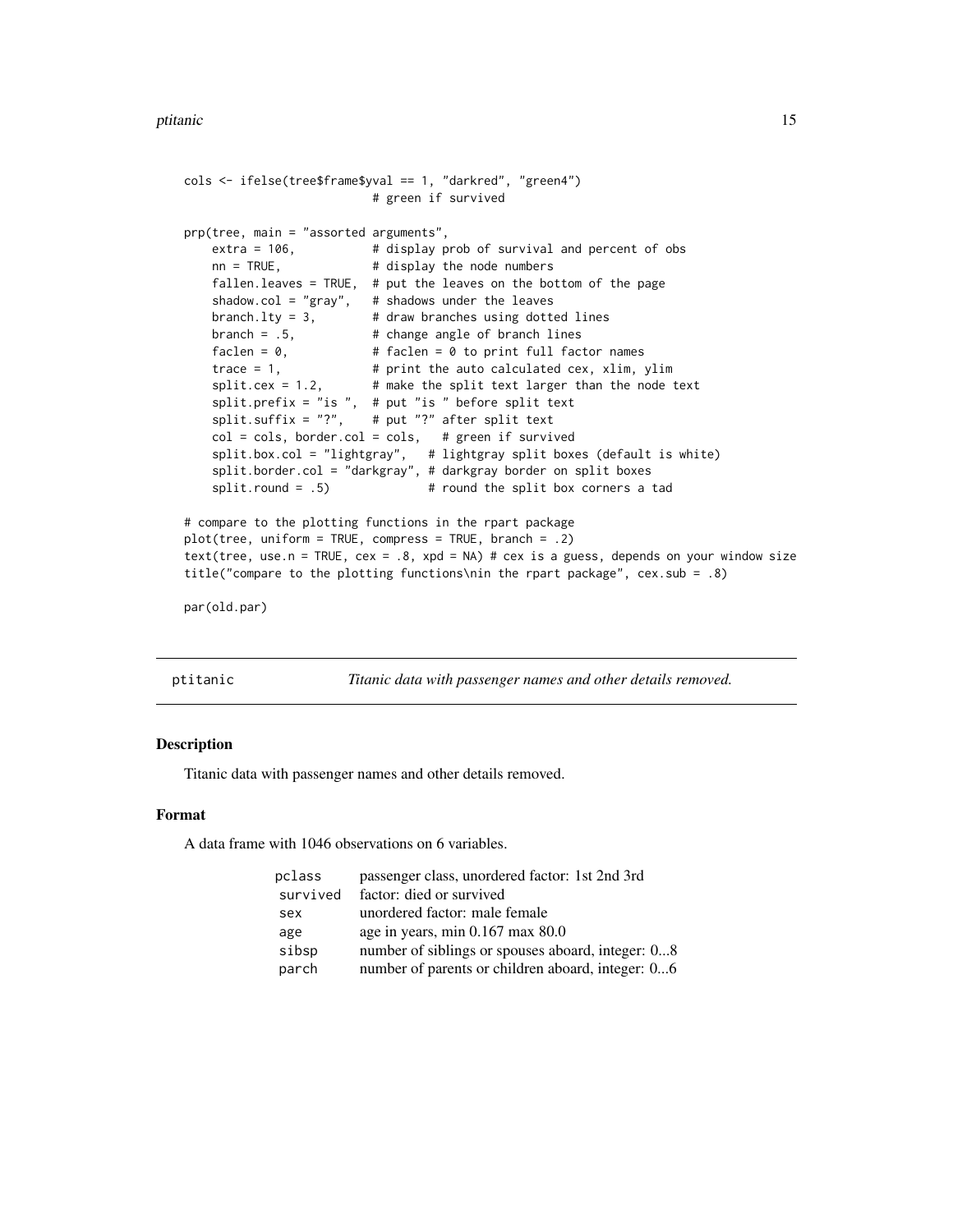#### Source

```
The dataset was compiled by Frank Harrell and Robert Dawson:
https://hbiostat.org/data/repo/titanic.html.
```
See also:

<https://biostat.app.vumc.org/wiki/pub/Main/DataSets/titanic3info.txt>.

For this version of the Titanic data, passenger details were deleted, survived was cast as a factor, and the name changed to ptitanic to minimize confusion with other versions.

In this data the crew are conspicuous by their absence.

Contents of ptitanic:

|                |       | pclass survived sex age sibsp parch                                                                       |                    |  |               |  |
|----------------|-------|-----------------------------------------------------------------------------------------------------------|--------------------|--|---------------|--|
| 1.             |       | 1st survived female 29.000                                                                                |                    |  | 0             |  |
| $\overline{2}$ |       | 1st survived male 0.917                                                                                   |                    |  | $\mathcal{P}$ |  |
| 3              | 1st - |                                                                                                           | died female  2.000 |  | $\mathcal{P}$ |  |
| 4              |       | 1st and the 1st and 1st and 1st and 1st and 1st and 1st and 1st and 1st and 1st and 1st and 1st and 1st a | died male 30.000   |  | $\mathcal{L}$ |  |
| 5              | 1st.  |                                                                                                           | died female 25.000 |  | $\mathcal{P}$ |  |
|                |       |                                                                                                           |                    |  |               |  |
| 1309           | 3rd   |                                                                                                           | died male 29.000   |  |               |  |

How ptitanic was built:

```
load("titanic3.sav") # from Dr. Harrell's web site
 # discard name, ticket, fare, cabin, embarked, body, home.dest
 ptitanic <- titanic3[,c(1,2,4,5,6,7)]
 # change survived from integer to factor
ptitanic$survived <- factor(ptitanic$survived, labels = c("died", "survived"))
 save(ptitanic, file = "ptitanic.rda")
```
This version of the data differs from [etitanic](#page-0-0) in the [earth](#page-0-0) package in that here survived is a factor (not an integer) and age has some NAs.

```
data(ptitanic)
summary(ptitanic)
# survival rate was greater for females
rpart.rules(rpart(survived ~ sex, data = pititanic))# survival rate was greater for higher classes
rpart.rules(rpart(survived ~ pclass, data = ptitanic))
# survival rate was greater for children
rpart.rules(rpart(survived ~age, data = pititanic))# main indicator of missing data is 3rd class esp. with many children
obs.with.nas <- rowSums(is.na(ptitanic)) > 0
rpart.rules(rpart(obs.with.nas \sim ., data = ptitanic, method = "class"))
```
<span id="page-15-0"></span>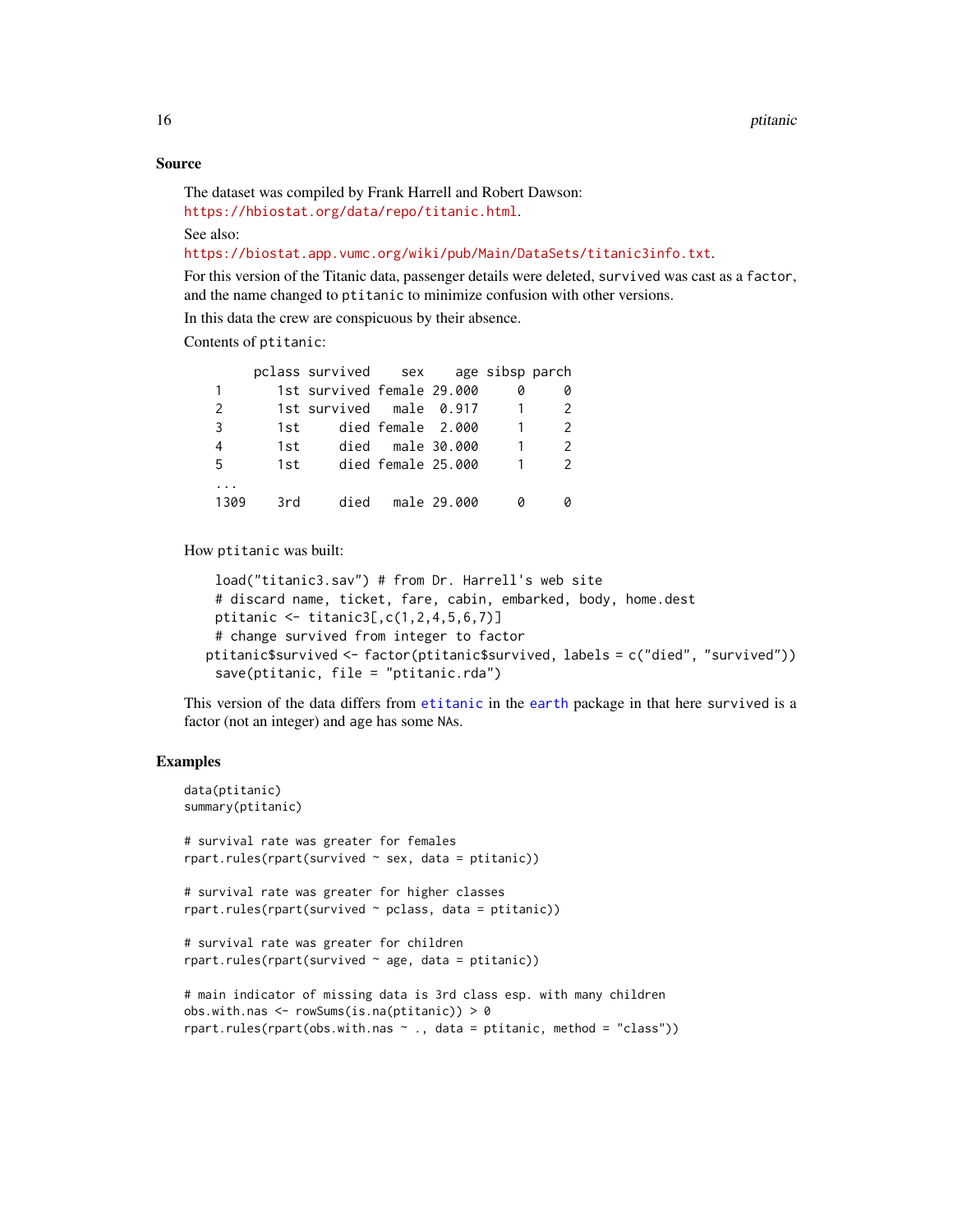<span id="page-16-1"></span><span id="page-16-0"></span>

#### Description

Plot an [rpart](#page-0-0) model, automatically tailoring the plot for the model's response type.

For an overview, please see the package vignette [Plotting rpart trees with the rpart.plot package.](#page-0-0)

This function is a simplified front-end to [prp](#page-1-1), with only the most useful arguments of that function, and with different defaults for some of the arguments. The different defaults mean that this function automatically creates a colored plot suitable for the type of model (whereas [prp](#page-1-1) by default creates a minimal plot). See the [prp](#page-1-1) help page for a table showing the different defaults.

#### Usage

```
rpart.plot(x = stop("no 'x' arg"),type = 2, extra = "auto",
   under = FALSE, fallen.leaves = TRUE,
   digits = 2, varlen = 0, faclen = 0, roundint = TRUE,
   cex = NULL, tweak = 1,
   clip.facs = FALSE, clip.right.labs = TRUE,
    snip = FALSE,
   box.palette = "auto", shadow.col = 0,
    ...)
```

|       | To start off, look at the arguments x, type and extra. Just those arguments will<br>suffice for many users. If you don't want a colored plot, use box.palette=0. |
|-------|------------------------------------------------------------------------------------------------------------------------------------------------------------------|
|       | An rpart object. The only required argument.                                                                                                                     |
| xype  | Type of plot. Possible values:                                                                                                                                   |
|       | <b>0</b> Draw a split label at each split and a node label at each leaf.                                                                                         |
|       | 1 Label all nodes, not just leaves. Similar to text. rpart's all=TRUE.                                                                                           |
|       | 2 Default. Like 1 but draw the split labels below the node labels. Similar to the<br>plots in the CART book.                                                     |
|       | 3 Draw separate split labels for the left and right directions.                                                                                                  |
|       | 4 Like 3 but label all nodes, not just leaves. Similar to text. rpart's fancy=TRUE.<br>See also clip.right.labs.                                                 |
|       | <b>5</b> Show the split variable name in the interior nodes.                                                                                                     |
| extra | Display extra information at the nodes. Possible values:                                                                                                         |
|       | "auto" (case insensitive) Default.                                                                                                                               |
|       | Automatically select a value based on the model type, as follows:                                                                                                |
|       | extra=106 class model with a binary response                                                                                                                     |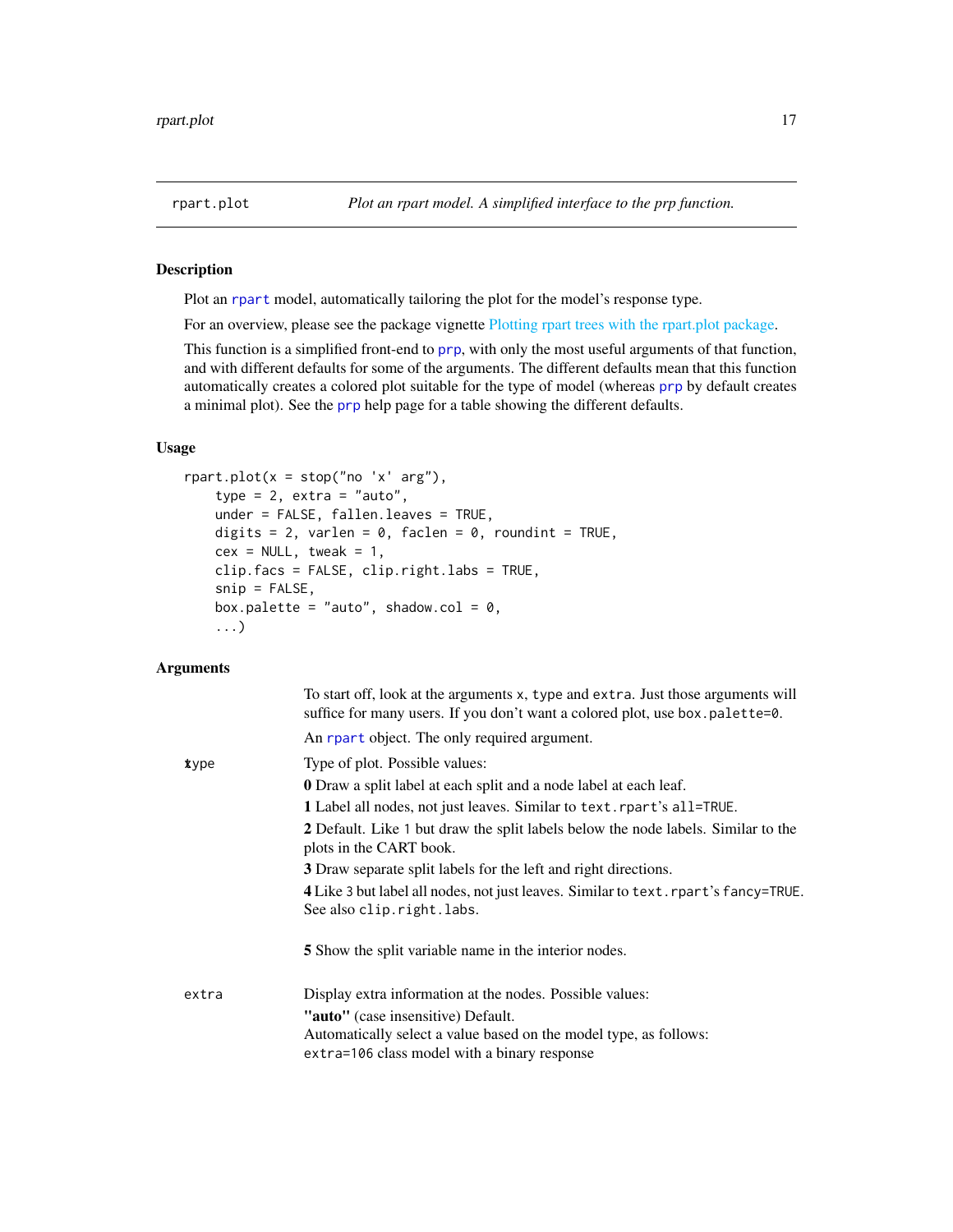<span id="page-17-0"></span>extra=104 class model with a response having more than two levels extra=100 other models

0 No extra information.

1 Display the number of observations that fall in the node (per class for class objects; prefixed by the number of events for poisson and exp models). Similar to text.rpart's use.n=TRUE.

2 Class models: display the classification rate at the node, expressed as the number of correct classifications and the number of observations in the node. Poisson and exp models: display the number of events.

3 Class models: misclassification rate at the node, expressed as the number of incorrect classifications and the number of observations in the node.

4 Class models: probability per class of observations in the node (conditioned on the node, sum across a node is 1).

5 Class models: like 4 but don't display the fitted class.

6 Class models: the probability of the second class only. Useful for binary responses.

7 Class models: like 6 but don't display the fitted class.

8 Class models: the probability of the fitted class.

9 Class models: The probability relative to *all* observations – the sum of these probabilities across all leaves is 1. This is in contrast to the options above, which give the probability relative to observations falling *in the node* – the sum of the probabilities across the node is 1.

10 Class models: Like 9 but display the probability of the second class only. Useful for binary responses.

11 Class models: Like 10 but don't display the fitted class.

+100 Add 100 to any of the above to also display the percentage of observations in the node. For example extra=101 displays the number and percentage of observations in the node. Actually, it's a weighted percentage using the weights passed to rpart.

Note: Unlike text.rpart, by default prp uses its own routine for generating node labels (not the function attached to the object). See the node.fun argument of prp.

| under         | Applies only if extra $> 0$ . Default FALSE, meaning put the extra text in the box.<br>Use TRUE to put the text <i>under</i> the box.                                                             |
|---------------|---------------------------------------------------------------------------------------------------------------------------------------------------------------------------------------------------|
| fallen.leaves | Default TRUE to position the leaf nodes at the bottom of the graph. It can be<br>helpful to use FALSE if the graph is too crowded and the text size is too small.                                 |
| digits        | The number of significant digits in displayed numbers. Default 2.<br>If $\theta$ , use getOption("digits").<br>If negative, use the standard format function (with the absolute value of digits). |

When digits is positive, the following details apply: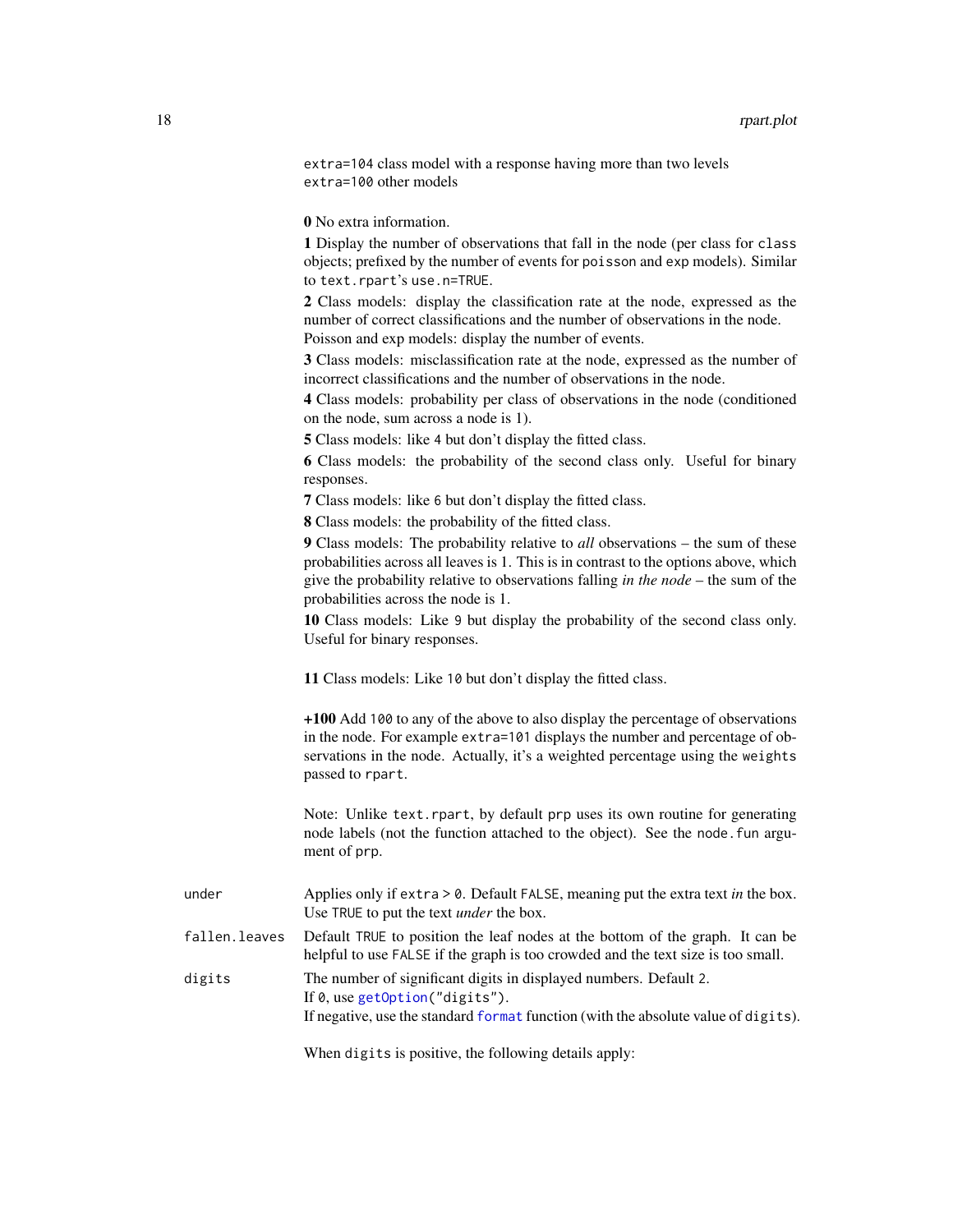<span id="page-18-0"></span>

|                 | Numbers from 0.001 to 9999 are printed without an exponent (and the number<br>of digits is actually only a suggestion, see format for details). Numbers out that<br>range are printed with an "engineering" exponent (a multiple of 3).                                                                                                                                                                                                                                                                                      |
|-----------------|------------------------------------------------------------------------------------------------------------------------------------------------------------------------------------------------------------------------------------------------------------------------------------------------------------------------------------------------------------------------------------------------------------------------------------------------------------------------------------------------------------------------------|
| varlen          | Length of variable names in text at the splits (and, for class responses, the class<br>in the node label). Default 0, meaning display the full variable names. Possible<br>values:                                                                                                                                                                                                                                                                                                                                           |
|                 | <b>0</b> use full names (default).                                                                                                                                                                                                                                                                                                                                                                                                                                                                                           |
|                 | greater than 0 call abbreviate with the given varlen.                                                                                                                                                                                                                                                                                                                                                                                                                                                                        |
|                 | less than 0 truncate variable names to the shortest length where they are still<br>unique, but never truncate to shorter than abs (varlen).                                                                                                                                                                                                                                                                                                                                                                                  |
| faclen          | Length of factor level names in splits. Default 0, meaning display the full factor<br>names. Possible values are as varlen above, except that for back-compatibility<br>with text. rpart the special value 1 means represent the factor levels with al-<br>phabetic characters (a for the first level, b for the second, etc.).                                                                                                                                                                                              |
| roundint        | If roundint=TRUE (default) and all values of a predictor in the training data<br>are integers, then splits for that predictor are rounded to integer. For example,<br>display nsiblings < $3$ instead of nsiblings < $2.5$ .<br>If roundint=TRUE and the data used to build the model is no longer available, a<br>warning will be issued.<br>Using roundint=FALSE is advised if non-integer values are in fact possible for<br>a predictor, even though all values in the training data for that predictor are<br>integral. |
| cex             | Default NULL, meaning calculate the text size automatically.<br>Since font sizes are discrete, the cex you ask for may not be exactly the cex you<br>get.                                                                                                                                                                                                                                                                                                                                                                    |
| tweak           | Adjust the (possibly automatically calculated) cex. Using tweak is often easier<br>than specifying cex.<br>The default tweak is 1, meaning no adjustment.<br>Use say tweak=1.2 to make the text 20% larger.<br>Since font sizes are discrete, a small change to tweak may not actually change<br>the type size, or change it more than you want.                                                                                                                                                                             |
| clip.facs       | Default FALSE. If TRUE, print splits on factors as female instead of sex = female;<br>the variable name and equals is dropped.<br>Another example: print survived or died rather than survived = survived or<br>$survived = died.$                                                                                                                                                                                                                                                                                           |
| clip.right.labs |                                                                                                                                                                                                                                                                                                                                                                                                                                                                                                                              |
|                 | Applies only if type=3 or 4.<br>Default is TRUE meaning "clip" the right-hand split labels, i.e., don't print variable=.                                                                                                                                                                                                                                                                                                                                                                                                     |
| snip            | Default FALSE. Set TRUE to interactively trim the tree with the mouse. See the<br>package vignette (or just try it).                                                                                                                                                                                                                                                                                                                                                                                                         |
|                 |                                                                                                                                                                                                                                                                                                                                                                                                                                                                                                                              |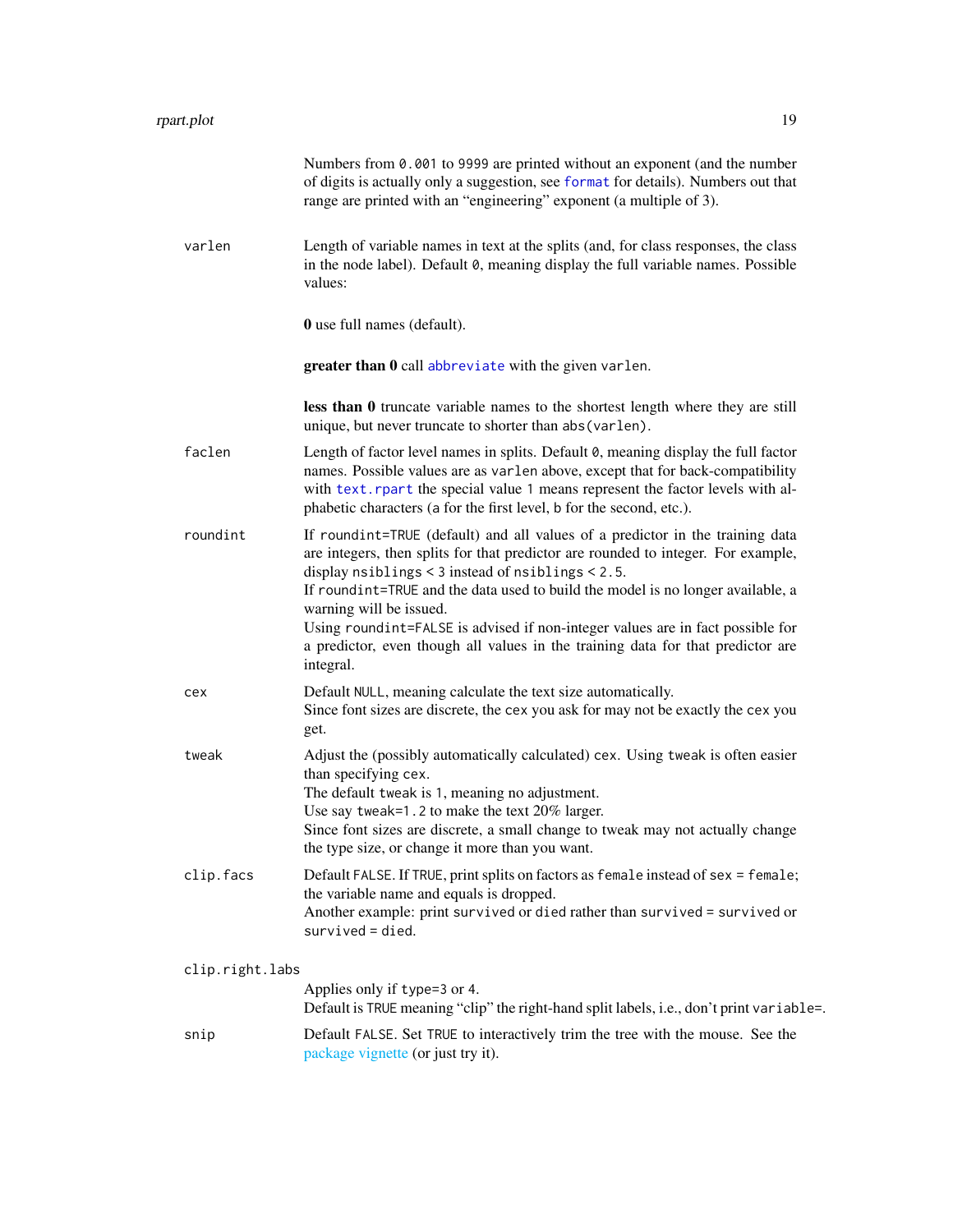<span id="page-19-0"></span>

| box.palette | Palette for coloring the node boxes based on the fitted value. This is a vector of<br>colors, for example box.palette=c("green", "green2", "green4"). Small<br>fitted values are displayed with colors at the start of the vector; large values with<br>colors at the end. Quantiles are used to partition the fitted values. |
|-------------|-------------------------------------------------------------------------------------------------------------------------------------------------------------------------------------------------------------------------------------------------------------------------------------------------------------------------------|
|             | The special value box.palette=0 (default for prp) uses the background color<br>(typically white).                                                                                                                                                                                                                             |
|             | The special value box.palette="auto" (default for rpart.plot, case insensi-<br>tive) automatically selects a predefined palette based on the type of model.                                                                                                                                                                   |
|             | Otherwise specify a <b>predefined palette</b> e.g. box.palette="Grays" for the pre-<br>defined gray palette (a range of grays). The predefined palettes are (see the<br>show.prp.palettes function):<br>Grays Greys Greens Blues Browns Oranges Reds Purples                                                                  |
|             | Gy Gn Bu Bn Or Rd Pu (alternative names for the above palettes)<br>BuGn GnRd BuOr etc. (two-color diverging palettes: any combination of two of<br>the above palettes)<br>RdY1Gn GnY1Rd B1GnY1 Y1GnB1 (three color palettes)                                                                                                  |
|             | Prefix the palette name with $"$ – $"$ to reverse the order of the colors<br>e.g. box.palette="-auto" or box.palette="-Grays".                                                                                                                                                                                                |
| shadow.col  | Color of the shadow under the boxes. Default $\theta$ , no shadow. Try "gray" or<br>"darkgray".                                                                                                                                                                                                                               |
| .           | Extra arguments passed to prp and the plotting routines. Any of prp's arguments<br>can be used.                                                                                                                                                                                                                               |

#### Value

The returned value is identical to that of [prp](#page-1-1).

#### Author(s)

Stephen Milborrow, borrowing heavily from the [rpart](#page-0-0) package by Terry M. Therneau and Beth Atkinson, and the R port of that package by Brian Ripley.

#### See Also

The package vignette [Plotting rpart trees with the rpart.plot package](#page-0-0) [prp](#page-1-1) [rpart.rules](#page-21-1) Functions in the rpart package: [plot.rpart](#page-0-0) [text.rpart](#page-0-0) [rpart](#page-0-0)

```
old.par \leq par(mfrow=c(2,2)) # put 4 figures on one page
data(ptitanic)
#---------------------------------------------------------------------------
binary.model \leq rpart(survived \sim ., data = ptitanic, cp = .02)
                                      # cp = .02 for small demo tree
```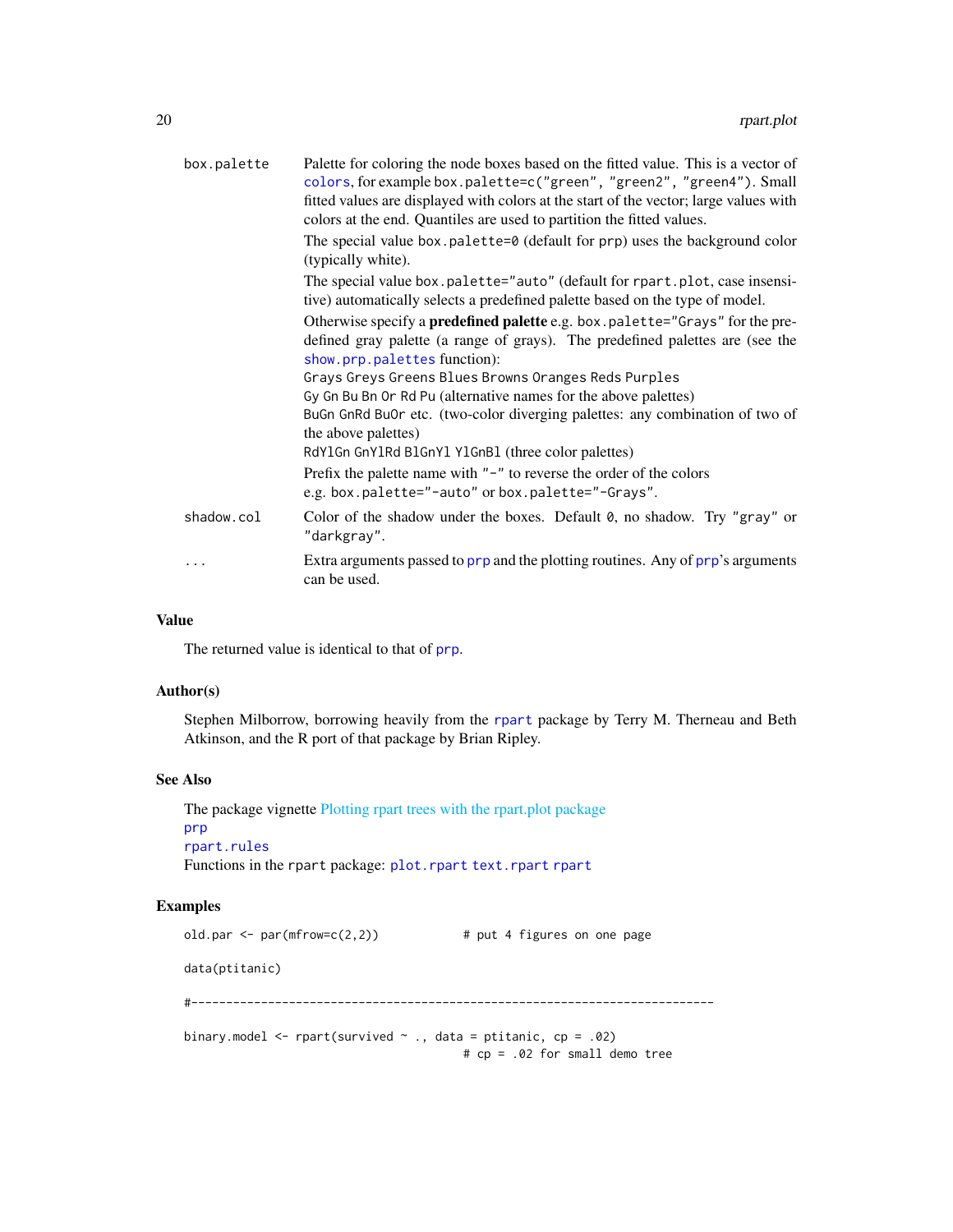#### <span id="page-20-0"></span>rpart.predict 21

```
rpart.plot(binary.model,
          main = "titanic survived\n(binary response)")
rpart.plot(binary.model, type = 3, clip.right.labs = FALSE,
          branch = .4,
          box.palette = "Grays", # override default GnBu palette
          main = "type = 3, clip.right.labs = FALSE, ...\n")
#---------------------------------------------------------------------------
anova.model <- rpart(Mileage ~ ., data = cu.summary)
rpart.plot(anova.model,
          shadow.col = "gray", # add shadows just for kicks
          main = "miles per gallon\n(continuous response)\n")
#---------------------------------------------------------------------------
multi.class.model <- rpart(Reliability ~ ., data = cu.summary)
rpart.plot(multi.class.model,
          main = "vehicle reliability\n(multi class response)")
par(old.par)
```
<span id="page-20-1"></span>rpart.predict *Extended version of predict.rpart*

#### Description

Identical to [predict.rpart](#page-0-0) but optionally show the node numbers and rules for the predicted values.

#### Usage

```
rpart.predict(object, newdata,
              type = c("vector", "prob", "class", "matrix"),
              na.action = na.pass,
             nn=FALSE, rules=FALSE, ...)
```

|    | object, newdata, type, na.action                                                                                                          |
|----|-------------------------------------------------------------------------------------------------------------------------------------------|
|    | Identical to the same arguments for <b>predict</b> . rpart.                                                                               |
|    | If both nn and rules are FALSE, the returned value is identical to predict. rpart.                                                        |
| nn | If TRUE, return a data. frame with the predictions as usual but with an extra<br>column showing the leaf node number for each prediction. |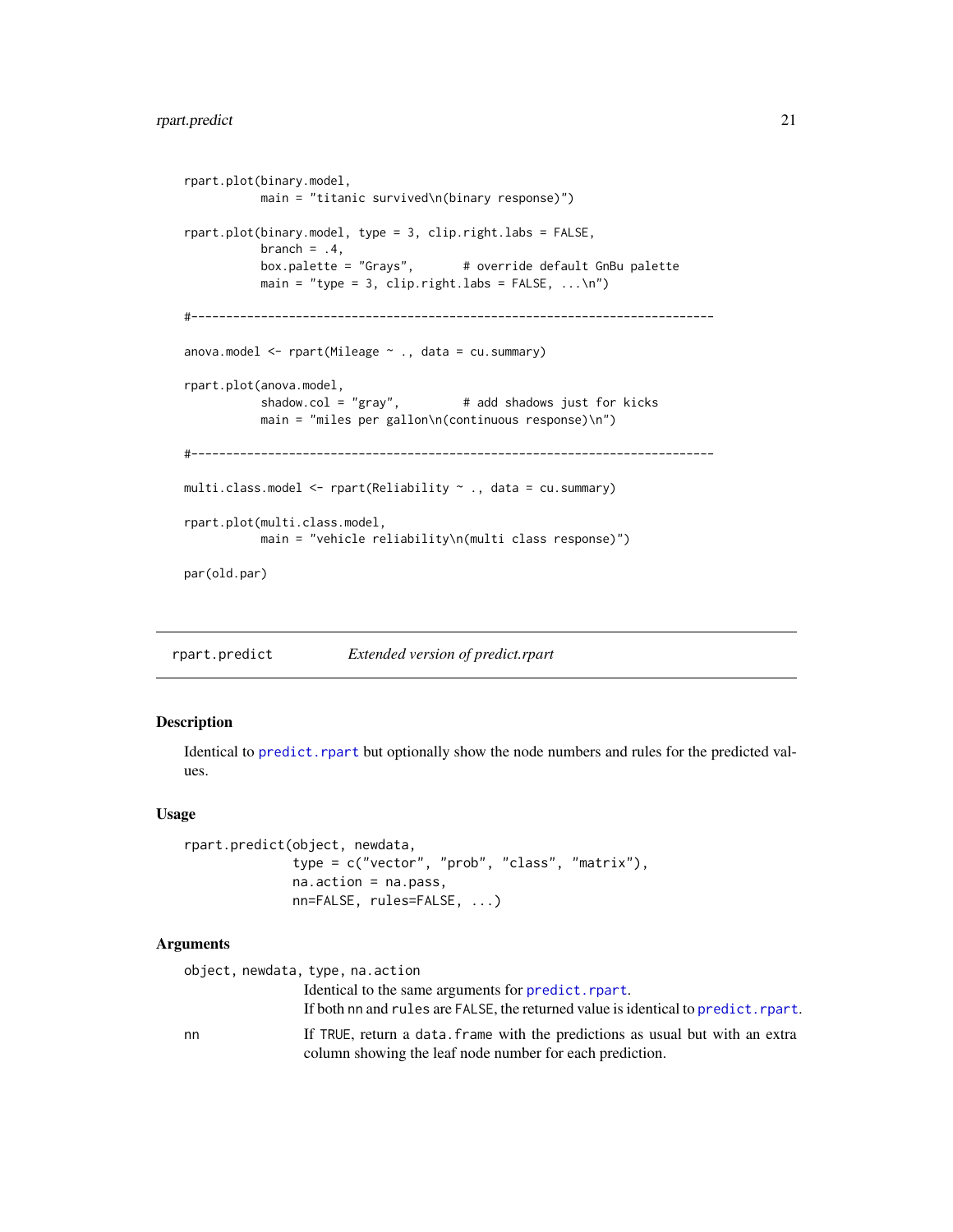<span id="page-21-0"></span>

| rules                   | If TRUE, return a data, frame with the predictions as usual but with an extra   |
|-------------------------|---------------------------------------------------------------------------------|
|                         | column showing the rpart rule (as a string) for each prediction.                |
|                         | It may be helpful to use options (width=1000) before printing this data. frame. |
| $\cdot$ $\cdot$ $\cdot$ | Passed on to rpart.rules, for example clip.facs=TRUE.                           |

#### Value

Same as [predict.rpart](#page-0-0), but with additional information if nn=TRUE and/or rules=TRUE.

#### See Also

[predict.rpart](#page-0-0) [rpart.rules](#page-21-1)

#### Examples

```
data(ptitanic)
model \le rpart(survived \sim ., data = ptitanic, cp = .02)
head(rpart.predict(model, rules=TRUE))
```
<span id="page-21-1"></span>rpart.rules *Print an rpart model as a set of rules.*

#### Description

Print an rpart model as a set of rules.

#### Usage

```
rpart.rules(x = stop("no 'x' argument"),style = "wide", cover = FALSE, nn = FALSE,
           roundint = TRUE, clip.facs = FALSE,
           varorder = NULL, ...
```

```
## S3 method for class 'rpart.rules'
print(x = stop("no 'x' argument"), style = attr(x, "style"), ...)
```

| x           | An rpart object. The only required argument.                                                                                                                                                     |
|-------------|--------------------------------------------------------------------------------------------------------------------------------------------------------------------------------------------------|
| stvle       | One of:<br>"wide" (default) One rule per line. May require a lot of horizontal space.<br>"tall" One split per line.<br>"tallw" Like "tall" but with more horizontal white space for readability. |
| cover<br>nn | Default FALSE. If TRUE, also print the percentage of cases covered by each rule.<br>Default FALSE. If TRUE, also print the leaf node number for each rule.                                       |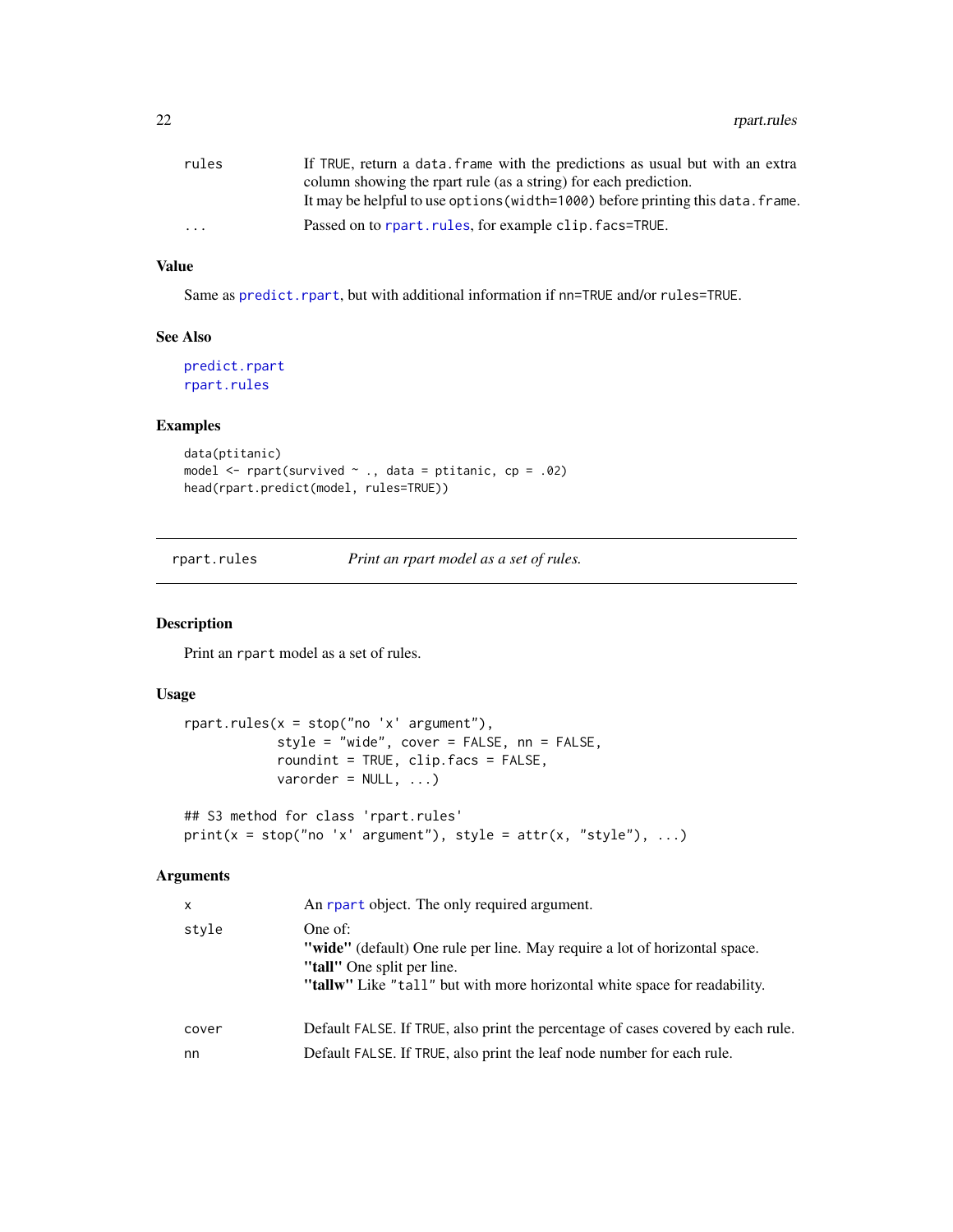<span id="page-22-0"></span>

| roundint  | If roundint=TRUE (default) and all values of a predictor in the training data<br>are integers, then splits for that predictor are rounded to integer. For example,<br>display $nsibling < 3$ instead of $nsibling < 2.5$ .<br>Identical to the argument of the same name in rpart.plot, see there for details.                                                                               |                                                                            |  |
|-----------|----------------------------------------------------------------------------------------------------------------------------------------------------------------------------------------------------------------------------------------------------------------------------------------------------------------------------------------------------------------------------------------------|----------------------------------------------------------------------------|--|
| clip.facs | Default FALSE. If TRUE, print splits on factors as female instead of sex = female;<br>the variable name and equals is dropped.<br>Identical to the argument of the same name in rpart.plot.                                                                                                                                                                                                  |                                                                            |  |
| varorder  | By default, the variables in the rules are ordered left to right on importance,<br>where the "importance" of a variable here is the number of rules it appears in.<br>Use varorder to force variables to appear first in the rules. For example varorder="sex"<br>or varorder=c("sex", "pclass") will put the specified variables first.<br>Partial matching of variable names is supported. |                                                                            |  |
| .         | arguments.                                                                                                                                                                                                                                                                                                                                                                                   | The following can be passed as dot arguments. See prp for details on these |  |
| argument  | default                                                                                                                                                                                                                                                                                                                                                                                      |                                                                            |  |
| extra     | $=$ "auto"                                                                                                                                                                                                                                                                                                                                                                                   | a subset of the legal values for prp are supported                         |  |
| digits    | $= 2$                                                                                                                                                                                                                                                                                                                                                                                        | default is two digits of accuracy, increase if necessary                   |  |
| varlen    | $= 0$                                                                                                                                                                                                                                                                                                                                                                                        | default displays full variable names                                       |  |
| faclen    | $= 0$                                                                                                                                                                                                                                                                                                                                                                                        | default displays full factor names                                         |  |
| trace     | $= 0$                                                                                                                                                                                                                                                                                                                                                                                        |                                                                            |  |
| facsep    | $=$ " or "                                                                                                                                                                                                                                                                                                                                                                                   |                                                                            |  |
| eq        | $=$ " is "                                                                                                                                                                                                                                                                                                                                                                                   |                                                                            |  |
| lt        | $=$ " $<$ "                                                                                                                                                                                                                                                                                                                                                                                  |                                                                            |  |
| ge        | $=$ " >= "                                                                                                                                                                                                                                                                                                                                                                                   |                                                                            |  |
| and       | $=$ " $\lambda$ "                                                                                                                                                                                                                                                                                                                                                                            |                                                                            |  |
| when      | $=$ " when "                                                                                                                                                                                                                                                                                                                                                                                 |                                                                            |  |

because  $=$  " because " used only by [rpart.predict](#page-20-1) null.model  $=$  "null model" for root-only models (no splits null.model = "null model" for root-only models (no splits) response.name = NULL the response name printed before the rules (NULL means automatic)

#### Value

A data.frame of class c("rpart.rules", "data.frame") with some attached attributes which are passed on to print.rpart.rules. Note that print.rpart.rules temporarily increases options(width).

#### See Also

#### [rpart.plot](#page-16-1)

```
data(ptitanic)
model \le rpart(survived \le., data = ptitanic, cp = .02)
rpart.plot(model)
rpart.rules(model)
```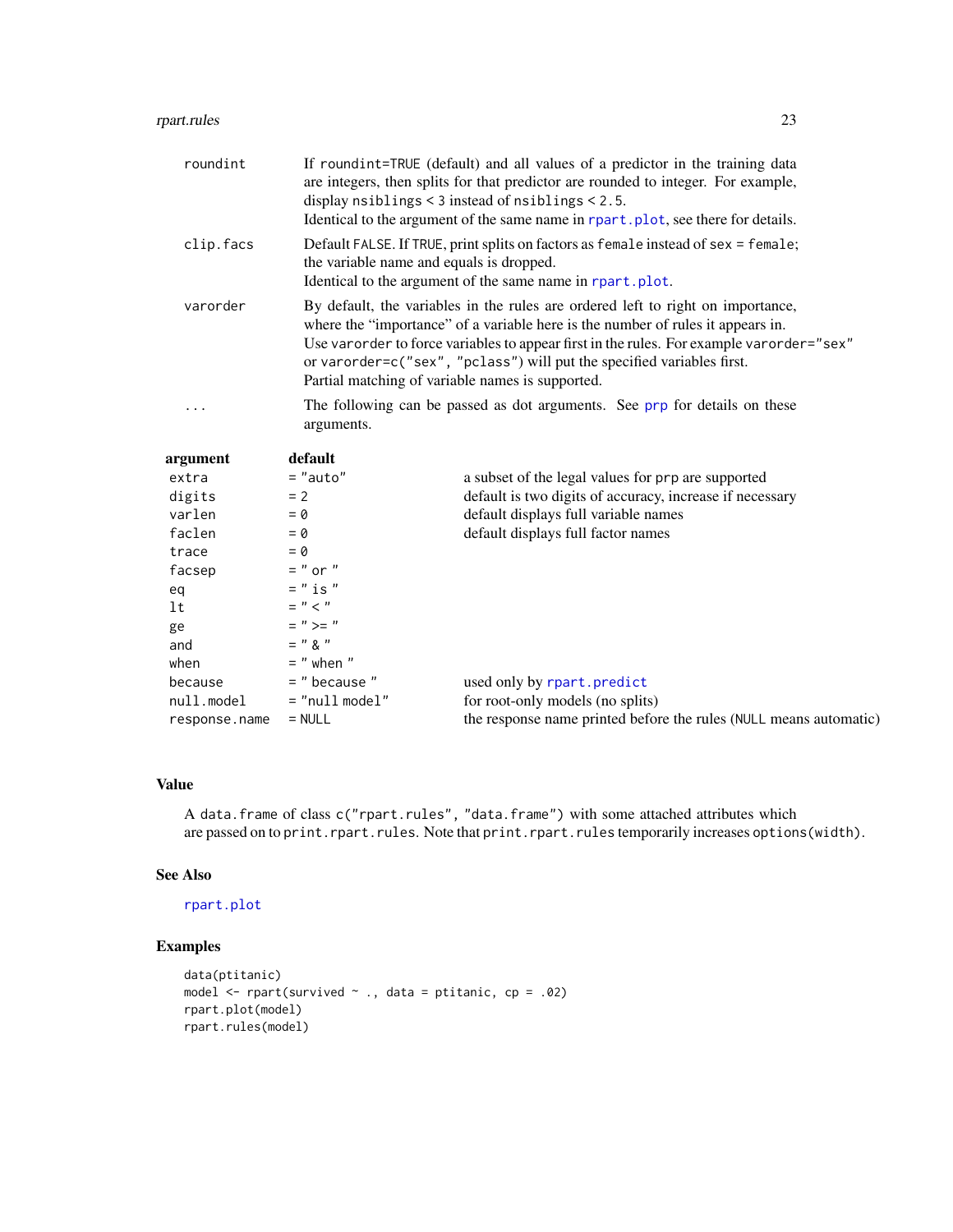<span id="page-23-1"></span><span id="page-23-0"></span>show.prp.palettes *Show the built-in prp palettes.*

### Description

Display a diagram showing the built-in palettes accepted by prp's box.palette argument.

### Usage

show.prp.palettes()

### Examples

show.prp.palettes()